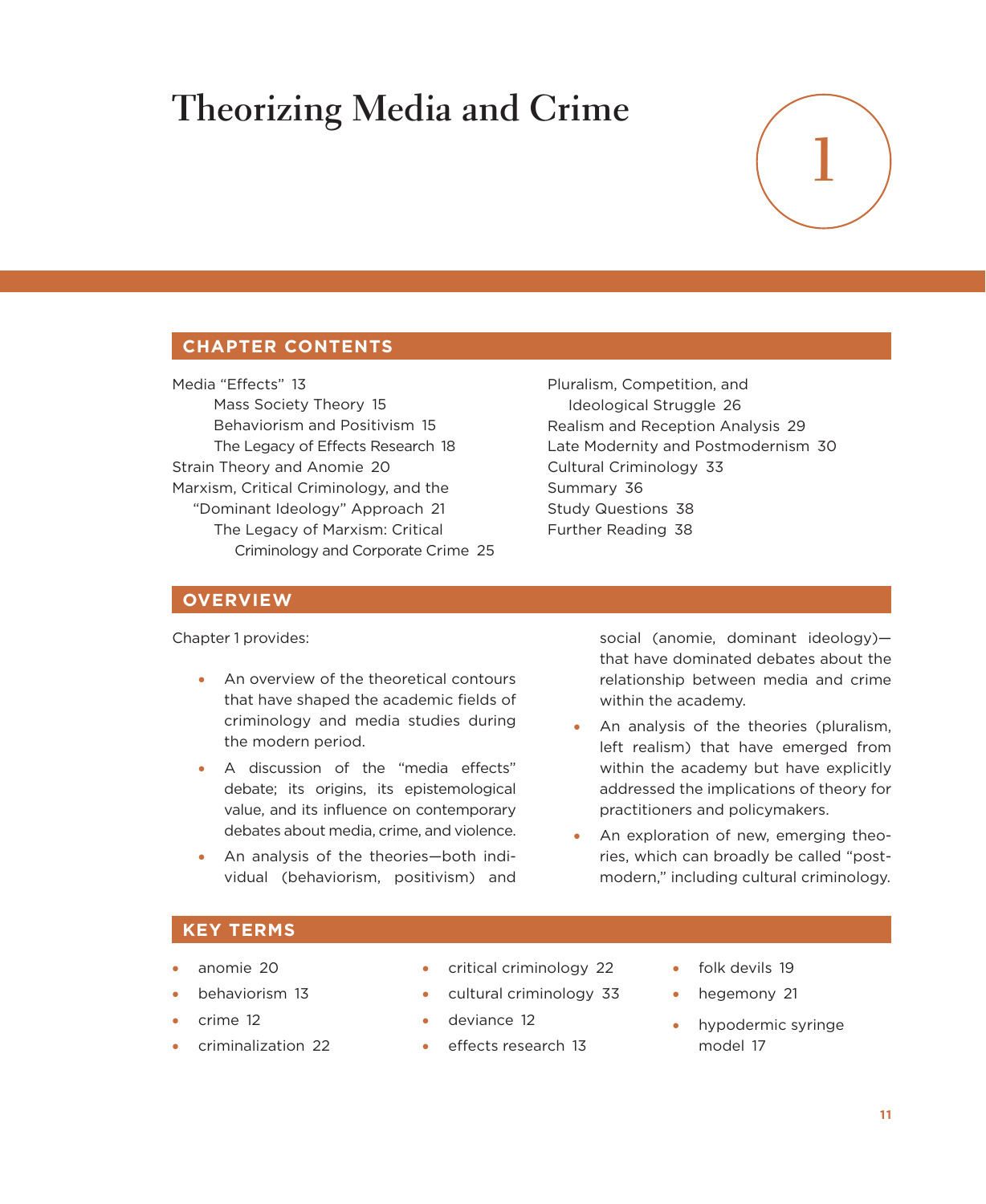- ideological 22
- late modernity 30
- left realism 29
- Marxism 21
- mass media 12
- mass society 13
- mediated 28
- paradigm 21
- pluralism 27
- political economy 22
- positivism 15
- postmodernism 30
- psychoanalysis 15
- reception analysis 29
- stereotyping 28

If hy are we so fascinated by **crime** and **deviance**? If the media can so successfully engage the public's fascination, can they equally tap into—and increase people's fears about crime? Is the media's interest in—some would say, obsession with—crime *harmful?* What exactly *is* the relationship between the **mass media** and crime? Students and researchers of both criminology and media studies have sought to understand the connections between media and crime for well over a century. It's interesting to note that, although criminologists and media theorists rarely work together, striking parallels can be found between their efforts to understand and "unpack" the relationships between crime, deviance, and criminal justice on the one hand and media and popular culture on the other. Indeed, it is not just at the interface between crime and media that we find similarities between the two disciplines. Parallels between criminology and media studies are evident even when we consider some of the most fundamental questions that have concerned academics in each field, such as "What *makes* a criminal?" and "Why do the mass media *matter?*"

The reason for this is that as criminology and media studies have developed as areas of interest, they have been shaped by a number of different theoretical and empirical perspectives that have, in turn, been heavily influenced by developments in related fields, notably sociology and psychology, but also other disciplines across the arts, sciences, and social sciences. Equally, academic research is almost always shaped by external forces and events from the social, political, economic, and cultural worlds. Consequently, we can look back through history and note how major episodes and developments—for example, Freud's "discovery" of the unconscious, or the exile of Jewish intellectuals to America at the time of Nazi ascendancy in Germany—have influenced the intellectual contours of both criminology and media studies in ways that, at times, have synthesized the concerns of each. In addition, the interdisciplinary nature of both subject areas and their shared origins in the social sciences has meant that, since the 1960s when they were introduced as degree studies at universities, a number of key figures working at the nexus between criminology and media/cultural studies have succeeded in bringing their work to readerships in both subject areas—Stanley Cohen, Richard Ericson, Stuart Hall, Jock Young, Jack Katz, Mark Fishman, and Gray Cavender, to name a few.

The purpose of this first chapter is to introduce some of this cross-disciplinary scholarship and to develop a theoretical context for what follows in the remainder of the book. The chapter is not intended to provide a comprehensive overview of all the theoretical perspectives that have shaped media research and criminology in the modern era—an endeavor that could fill at least an entire book on its own. Instead, it will draw from each tradition a few of the major theoretical "pegs" upon which we can hang our consideration of the relationship between media and crime. These approaches are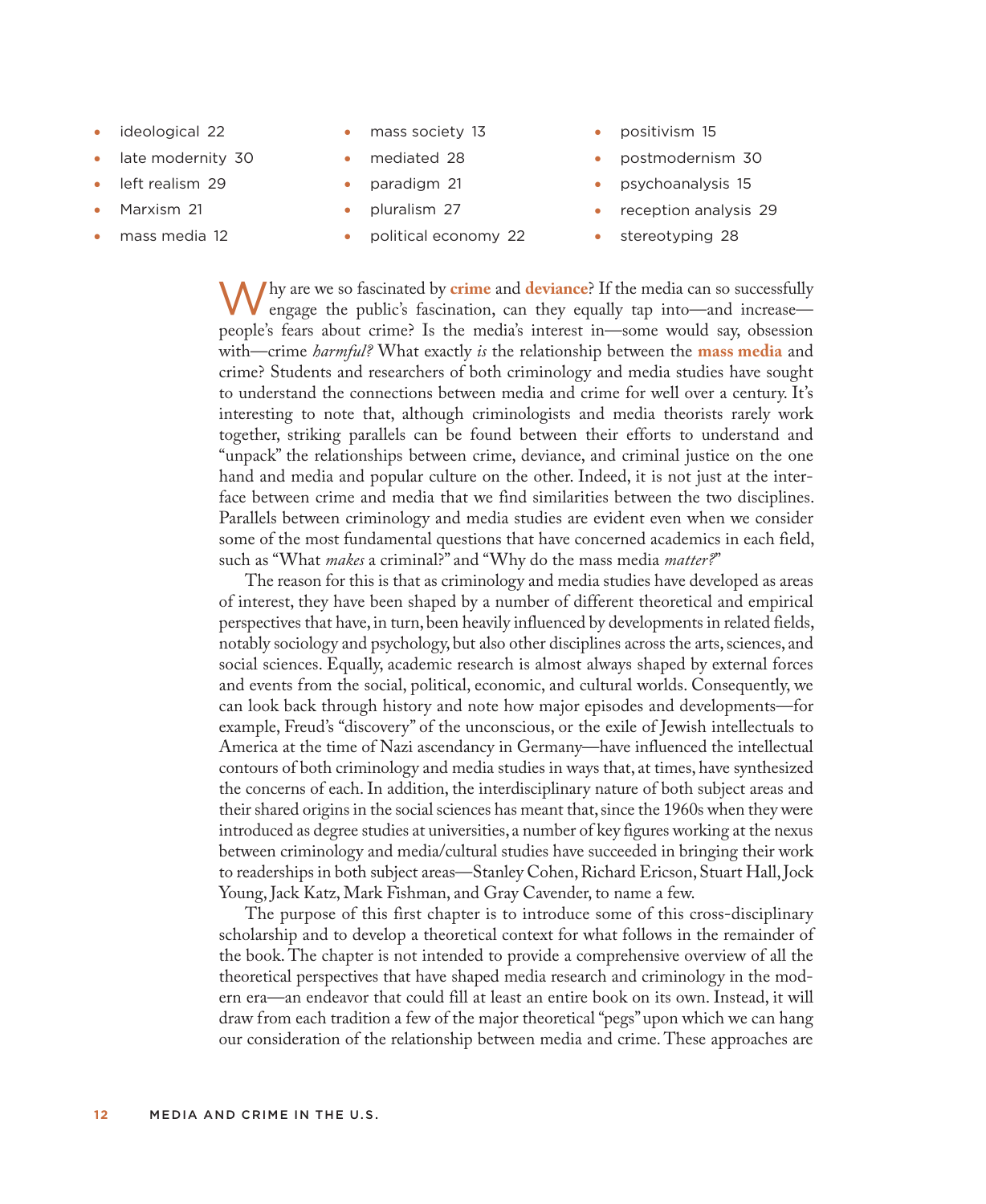presented in an analogous fashion with an emphasis on the points of similarity and convergence between the two fields of study (but remember that, in the main, scholars in media studies have worked entirely independently of those in criminology and vice versa). In addition, the theoretical perspectives discussed in this chapter are presented in the broadly chronological order in which they were developed, although it is important to stress that theories do not simply appear and then, at some later date, disappear, to be replaced by something altogether more sophisticated and enlightening. While we can take an overview of the development of an academic discipline and detect some degree of linearity insofar as we can see fundamental shifts in critical thinking, this linearity does not mean that there were always decisive breaks in opinion as each theoretical phase came and went. In fact, there is a great deal of overlap in the approaches that follow, with many points of correspondence as well as conflict. Nor does it necessarily indicate a coherence of opinion within each theoretical position or even any real sense of progress in our understanding and knowledge of certain issues. As John Tierney puts it

There is always a danger of oversimplification when trying to paint in some historical background, of ending up with such broad brushstrokes that the past becomes a caricature of itself, smoothed out and shed of all those irksome details that confound an apparent coherence and elegant simplicity. (1996, p. 49)

Notwithstanding that what follows is of necessity selective, condensed, and painted with a very broad brush, this chapter seeks to locate the last 50 years of universitytaught media studies and criminology—across two continents—within over 100 years of intellectual discourse about the theoretical and empirical connections between media and crime. Our discussion begins with one of the most enduring questions in the field, that of media "effects."

## MEDIA "EFFECTS"

One of the most persistent debates in academic and lay circles concerning the mass media is the extent to which media can be said to cause antisocial, deviant, or criminal behavior: In other words, to what extent do the media "make us do things?" The academic study of this phenomenon—**effects research**, as it has come to be known developed from two main sources: **mass society** theory and **behaviorism***.* Although deriving from different disciplines—sociology and psychology, respectively—these two approaches find compatibility in their essentially pessimistic view of society and their belief that human nature is unstable and susceptible to external influences. This section explores how mass society theory and psychological behaviorism gave rise to the notion that media images are responsible for eroding moral standards, subverting consensual codes of behavior and corrupting young minds.

Since the advent of the modern media industry, it is often taken as an unassailable fact that society has become more violent. The arrival and growth of film, television, computer technologies, and social media have served to intensify public anxieties, but there are few crime waves that are genuinely new phenomena despite the media's efforts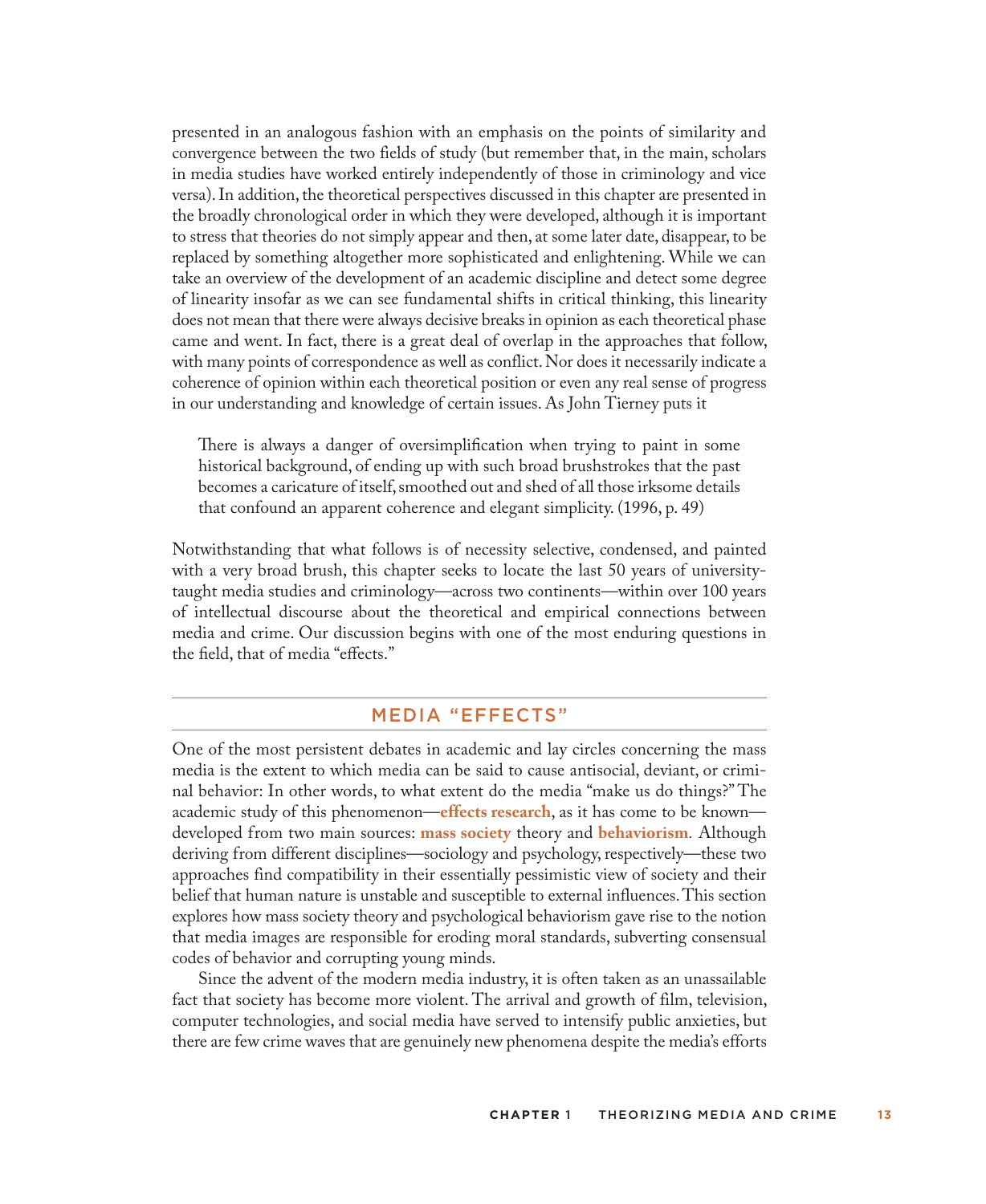

Is there more crime in the U.S. now than there was a year ago? (1989–2011)



Source: Based on data from Gallup, Inc. and University at Albany Sourcebook of Criminal Justice Statistics

to present them as such. For many observers, it is a matter of "common sense" that society has become increasingly characterized by crime—especially violent crime since the advent of the mass media, even though crime surveys show declining rates of offending in many jurisdictions. For instance, the Uniform Crime Reports published annually by the Federal Bureau of Investigation have shown a fairly consistent reduction in rates of violent crime since a peak in 1993 (747.1 per 100,000 in 1993 compared to 386.9 in 2012). Yet, as an annual nationally representative opinion survey shows (Figure 1.1), a large segment of the U.S. public consistently reports that crime is getting worse, not better.

In other words, despite the well-publicized "crime drop," a fairly sizable portion of the American public still believe rates of violent crime to be on the rise, a mythology often blamed on an insufficiently regulated media. Yet, as Pearson (1983) illustrates, the history of respectable fears goes back several hundred years, and public outrage at perceived crime waves has become more intensely focused with the introduction of each new media innovation. From theatrical productions in the 18th century, to the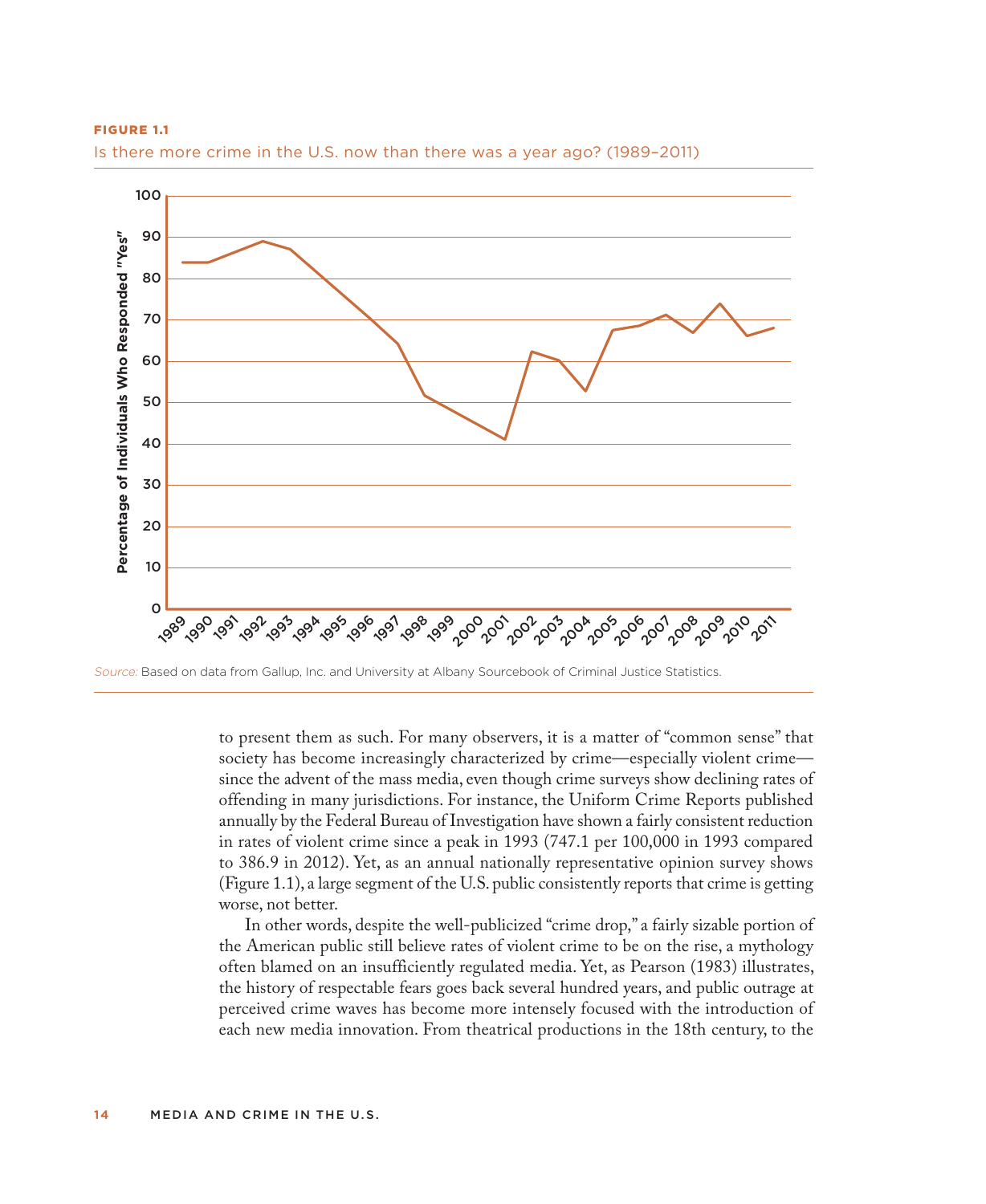birth of commercial cinema and the emergence of cheap, crime tabloids known as "penny dreadfuls" at the end of the 19th century, to jazz and "pulp fiction" in the early 20th century, popular fears about the influence of text and visual images on vulnerable minds have been well rehearsed. As significant advancements were made throughout the 20th century in photography, cinema, the popular press, television, and, latterly, mobile communication technologies and the Internet, it became common for writers and thinkers to mourn the passing of a literate culture, which was believed to require a degree of critical thinking, and bemoan its replacement, a visual popular culture that was believed to plug directly into the mind of the masses without need for rational thought or interpretation.

#### Mass Society Theory

Emerging in the latter years of the 19th century and early 20th century, "mass society" became firmly established as a sociological theory after the Second World War. The term usually carries negative connotations, referring to the masses or the "common people," who are characterized by their lack of individuality, their alienation from the moral and ethical values to be gained from work and religion, their political apathy, and their taste for "low" culture. In most versions of the theory, individuals are seen as uneducated, ignorant, potentially unruly, and prone to violence. The late 19th and early 20th centuries marked a period of tremendous turbulence and uncertainty, and mass society theorists held that social upheavals associated with industrialization, urbanization, and the Great War in Europe had made people feel increasingly vulnerable. Within this atomized society, two important strands of thought can be detected. First, it was believed that as communities fragmented and traditional social ties were dismantled, society became a mass of isolated individuals cut adrift from kinship and organic ties and lacking moral cohesion. An increase in crime and antisocial behavior seemed inevitable, and as mass society took hold—in all its complex, overbureaucratized incomprehensibility—citizens turned away from the authorities, who were seen as remote, indifferent, and incompetent. Instead, they sought solutions to crime at a personal, community-orientated, "micro" level, which included vigilantism, personal security devices, and, in some countries, guns. The second significant development that emerged from conceptualizations of mass society was that the media were seen as both an aid to people's well-being under difficult circumstances and a powerful force for controlling people's thoughts and diverting them from political action.

#### Behaviorism and Positivism

In addition to mass society theory, models of media effects have been strongly influenced by behaviorism, an empiricist approach pioneered by American psychologist J. B. Watson in the first decade of the 20th century. Deriving from a philosophy known as **positivism**, which emerged from the natural sciences and regards the world as fixed and quantifiable, behaviorism represented a major challenge to the more dominant perspective of **psychoanalysis***.* Shifting the research focus away from the realm of the mind with its emphasis on introspection and individual interpretation, behavioral psychologists argued that an individual's identity was shaped by their responses to the external environment, which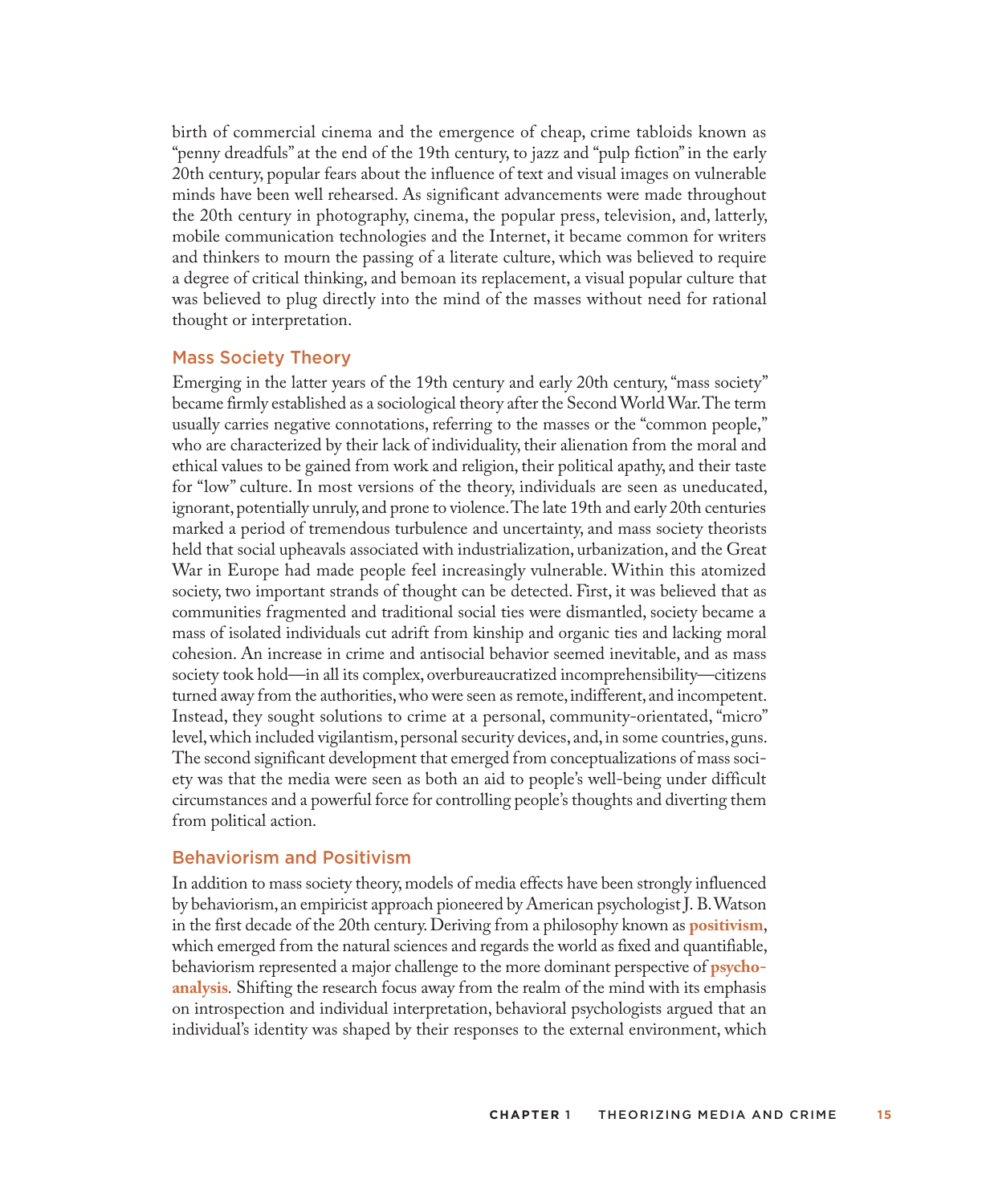formed stable and recognizable patterns of behavior that could be publicly observed. In addition to emulating the scientific examination of relations between organisms in the natural world, Watson was inspired by Russian physiologist Ivan Pavlov, who was famously conducting experiments with dogs, producing "conditioned responses" (salivating) to external stimuli (a bell ringing). The impact of these developments led to a belief that the complex structures and systems that make up human behavior could be observed and measured and predictions of future behavior made. In addition to stimulus–response experiments in psychology and the natural sciences, developments were occurring elsewhere that took a similar view of human behavior; for example, the modern education system was being established with learning being seen as something to be tested and examined.

Meanwhile, in criminology, the search for objective knowledge through the positive application of science was also having a significant impact. The endeavor to observe and measure the relationship between "cause and effect" led to a belief that criminality is not a matter of free will but caused by a biological, psychological, or social disposition over which the offender has little or no control. Through gaining knowledge about how behavior is determined by such conditions—be they genetic deficiencies or disadvantages associated with their social environments—it was believed that problems such as crime and deviance could be examined and treated. The most famous name in positivist criminology is Cesare Lombroso, an Italian physician who studied the bodies of executed criminals and concluded that lawbreakers were physically different from nonoffenders. He claimed that criminals were atavistic throwbacks to an earlier stage of biological development and could be identified by physical abnormalities such as prominent jaws, strong canine teeth, sloping foreheads, unusual ear size, and so on. Although in more recent years, positivist forms of criminology have become theoretically more sophisticated, Lombroso's rather crude approach to biological criminology is still evident today, particularly in popular media discourses about women and children who commit serious and violent crime (see Chapters 4 and 5).

While criminologists in the early decades of the 20th century were concerning themselves with isolating the variables most likely to be found in criminals as distinct from noncriminals, media researchers were also developing new theories based on positivist assumptions and behaviorist methods. The notion that all human action is modeled on the conditioned reflex, so that one's action is precipitated by responses to stimuli in one's environment rather than being a matter of individual agency, made the new media of mass communication an obvious candidate for concern. Amid rising levels of affluence, advertisers were to become regarded as "hidden persuaders" who could influence people to purchase consumer goods almost against their better judgment. Additionally, experiments were conducted under laboratory conditions to try to establish a direct causal link between media images and resultant changes in behavior, notably an inclination among research participants to demonstrate markedly agitated or aggressive tendencies.

One of the most famous series of experiments was conducted by Albert Bandura and colleagues at Stanford University, California, in the 1950s and 1960s, in which children were shown a film or cartoon depicting some kind of violent act and were then given "Bobo" dolls to play with (these were large inflatable dolls with weighted bases to ensure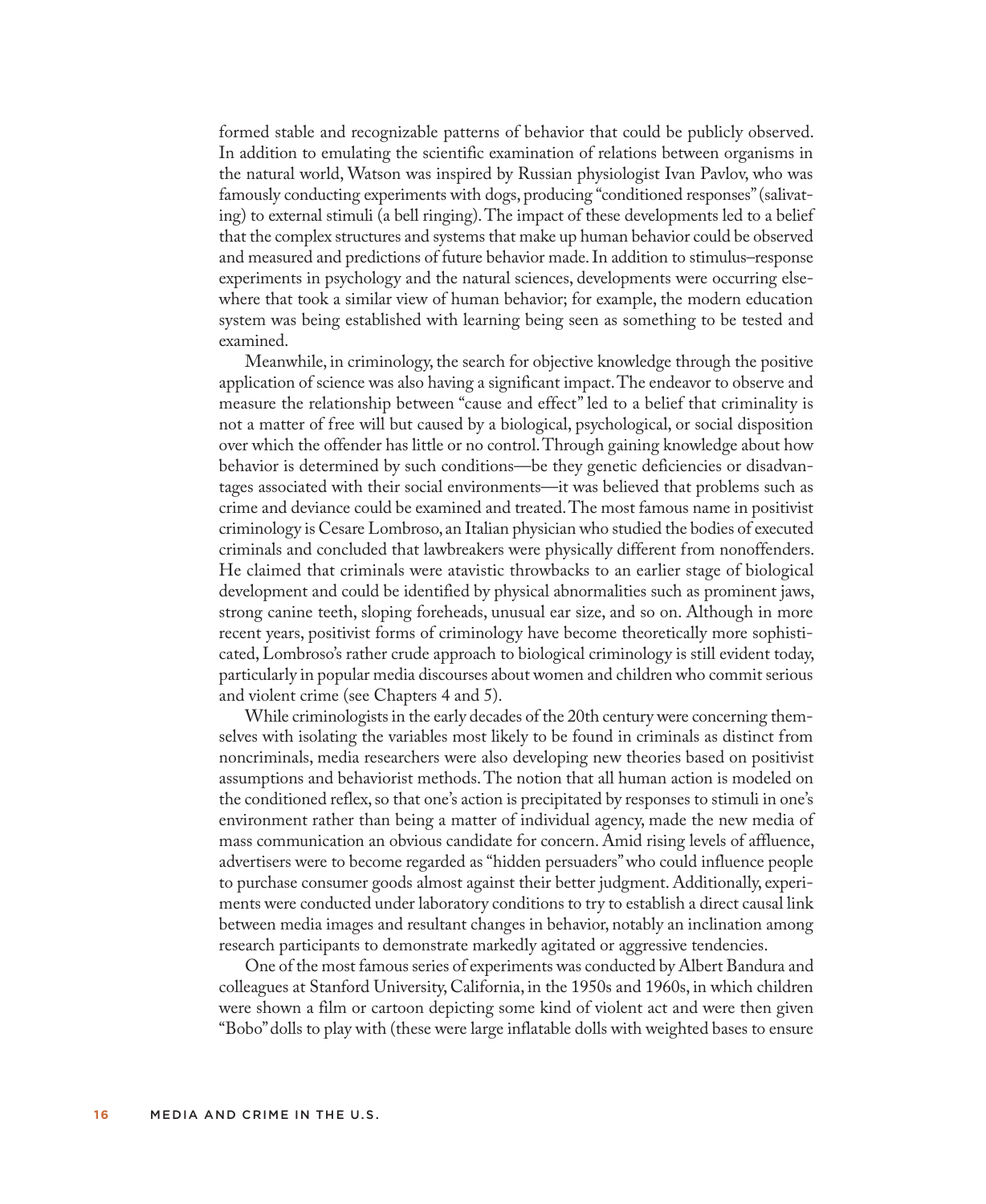that they wobbled but did not stay down when struck). Their behavior toward the dolls was used as a measure of the program's effect, and when the children were observed behaving aggressively (compared to a control group who did not watch the violent content), it was taken as evidence that a direct relationship existed between "screen violence" and juvenile aggression. Although these studies were undoubtedly influential and indeed have attained a certain notoriety, they are hugely problematic and have been rejected by most contemporary media scholars on the grounds of their many flaws and inconsistencies. Bandura and his colleagues have been widely discredited for, among other things, failing to replicate a "real-life" media environment; reducing complex patterns of human behavior to a single factor among a wide network of mediating influences and therefore treating children as unsophisticated "lab rats"; being able to measure only immediate responses to media content and having nothing to say about the long-term, cumulative effects of exposure to violent material; using dolls that were designed to frustrate; praising or rewarding children when they behaved as "expected"; and overlooking the fact that children who had not been shown any film stimulus were nevertheless found to behave aggressively toward the Bobo doll if left with it—especially if they felt it was expected of them by the experimenter.

Effects research is sometimes called the **hypodermic syringe model** because the relationship between media and audiences is conceptualized as a mechanistic and unsophisticated process by which the media "inject" values, ideas, and information directly into the passive receiver, producing direct and unmediated "effects" that, in turn, have a negative influence on thoughts and actions. Anxieties about media effects have traditionally taken one of three forms. The first is a moral or religious anxiety that exposure to the popular media encourages lewd behavior and corrupts established norms of decency and moral certitude. A second anxiety, from the intellectual right, is that the mass media undermine the civilizing influence of high culture (great literature, art, and so on) and debase tastes. A third concern, which has traditionally been associated with the intellectual left, was that the mass media represent the ruling elite and manipulate mass consciousness in their interests. This view was given a particular impetus by the emergence of fascist and totalitarian governments across Europe in the 1920s and 1930s, which used propaganda to great effect in winning the hearts and minds of the people. The belief that the new media of mass communications were among the most powerful weapons of these political regimes was given academic attention by members of the Frankfurt School—a group of predominantly Jewish scholars who themselves fled Hitler's Germany for America.

A famous example that appears to support mass society theory's belief in an omnipresent and potentially harmful media and behaviorism's assumptions about the observable reactions of a susceptible audience concerns the radio transmission of H. G. Wells's *War of the Worlds,* which aired on the Columbia Broadcasting System (CBS) on Halloween Night in October 1938. The broadcast was a fictitious drama concerning the invasion of aliens from Mars, but many believed they were listening to a *real* report of a Martian attack. While the broadcast was on air, panic broke out. People all over the U.S. prayed, cried, fled their homes, and telephoned loved ones to say emotional farewells (Cantril, 1940, as cited in O'Sullivan & Jewkes, 1997). One in six listeners were said to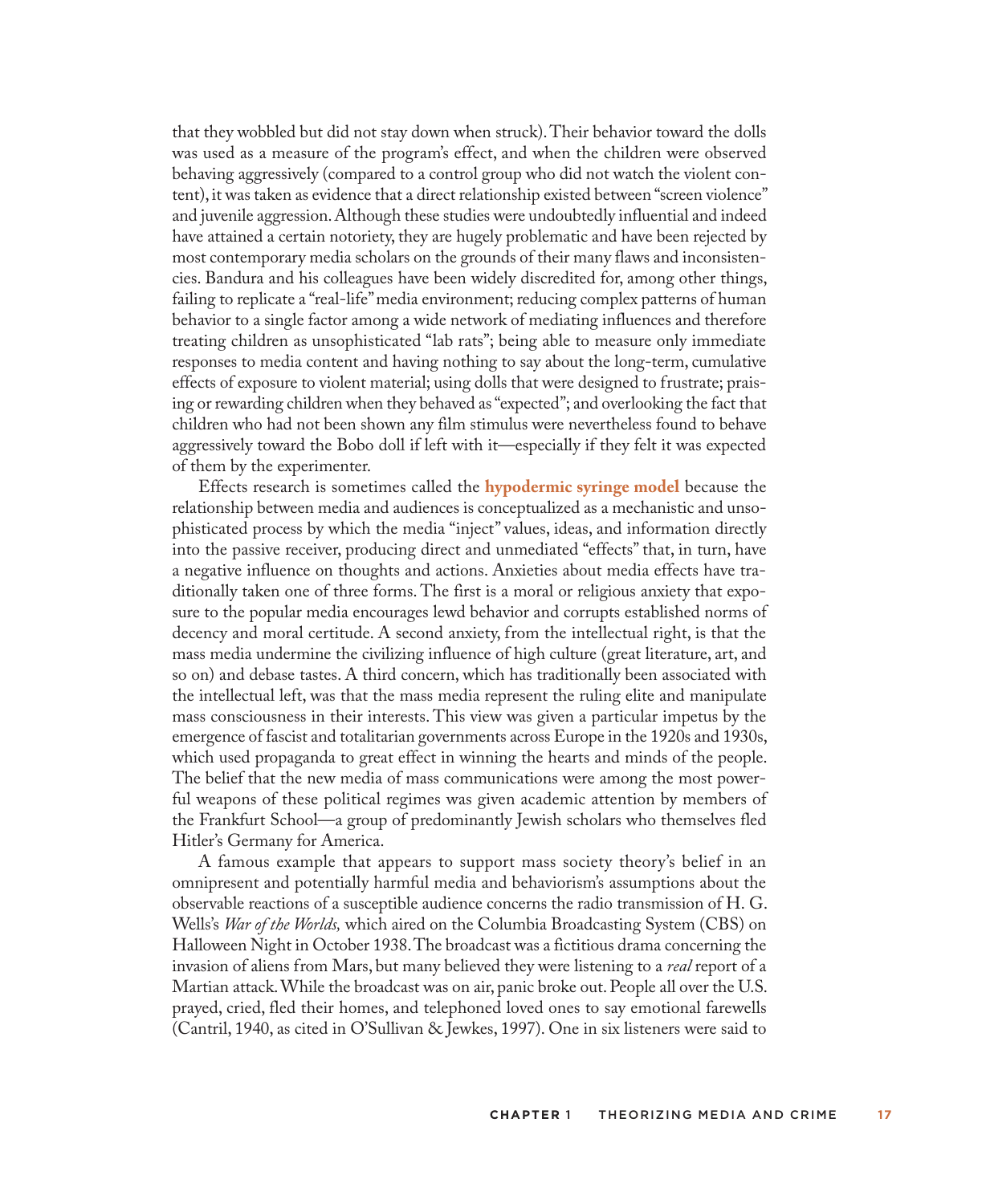have been very frightened by the broadcast, a fear that was exacerbated by the stature of the narrator, Orson Welles, and by the cast of "experts" giving orders for evacuation and attack. As one listener said: "I believed the broadcast as soon as I heard the professor from Princeton and the officials in Washington" (p. 9). This case provides a powerfully resonant metaphor for the belief that the modern media are capable of exerting harmful influences, of triggering mass outbreaks of negative social consequence, and of causing damaging psychological effects. However, to characterize the episode as "proof" of the hypodermic syringe effect of the media would be very misleading. The relationship between stimulus and response was not simple or direct because the panic experienced by some listeners was not without context. It was the time of the Depression, and American citizens were experiencing a prolonged period of economic unrest and widespread unemployment and were looking to their leaders for reassurance and direction. War was breaking out in Europe, and many believed that an attack by a foreign power was imminent. It is of little surprise, then, that the realistic quality of the broadcast—played out as an extended news report in which the radio announcer appeared to be actually witnessing terrible events unfolding before him—powerfully tapped into the feelings of insecurity, change, and loss being experienced by many American people to produce panic.

#### The Legacy of Effects Research

Scholars in the UK have strongly resisted attempts to assert a direct, causal link between media images and deviant behavior. The same cannot be said for those here in the United States, as researchers and various activist groups continue to search for links between things like video games or music and antisocial behaviors. Still, for many, the idea of isolating television, film, or any other medium as a variable and ignoring all the other factors that might influence a person's behavior is considered too crude and reductive an idea to be of any epistemological value. Much effects research cannot adequately address the subtleties of media meanings, the polysemy of media texts (that is, their being open to multiple interpretations), the unique characteristics and identity of the audience member, or the social and cultural context within which the encounter between media text and audience member occurs. It mistakenly assumes that we all have the same ideas about what constitutes "aggression," "violence," and "deviance" and that those who are susceptible to harmful portrayals can be affected by a "one-off " media incident, regardless of the wider context of a lifetime of meaning-making. Media effects research also tends to ignore the possibility that influence flows in both directions—which is to say that the characteristics, interests, and concerns of the audience may actually hold some sway over what the media produce.

But despite obvious flaws, behaviorist assumptions about the power of the media to influence criminal and antisocial behavior persist, especially—and somewhat ironically—in discussions within the popular media, which are frequently intended to bring pressure on governments and other authorities to tighten up controls on other elements of the media. Of particular salience in the public imagination is the notion that media content may lead to copycat acts of violence. This view is prominently aired when spree killings occur, especially those on school and college campuses perpetrated by disaffected students, and when new films and computer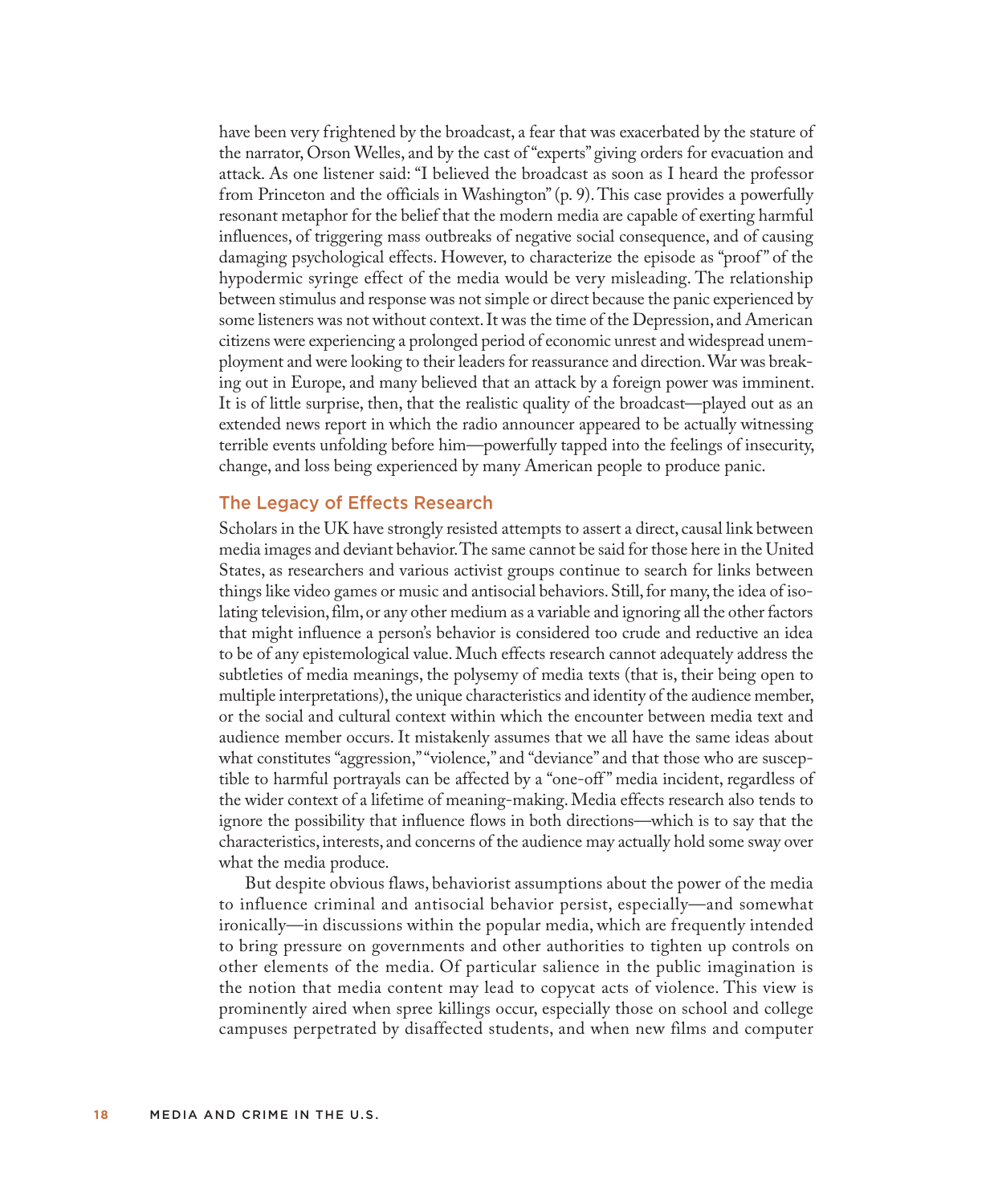games are released that are clearly aimed at consumers younger than the official age classification awarded them. Assumptions about harmful media effects draw on Lombrosian ideas about the kinds of individuals most likely to be affected. In addition, they dovetail neatly with mass society theorists' fears that institutions such as the family and religion are losing their power to shape young minds and that socialization happens instead via external forces, notably the media. Whether assessing the effects of advertising, measuring the usefulness of political campaigns in predicting voting behavior, deciding film and video game classifications, or introducing software to aid parents in controlling their children's exposure to certain forms of Internet content, much policy in these areas is underpinned by mediacentric, message-specific, micro-orientated, positivist, authoritarian, short-term assumptions of human behavior.

The ongoing political debate about censorship and control of the media tends to periodically reach an apotheosis when serious, high-profile crimes occur, especially those perpetrated by children or young people. There can arguably be no better example of this than the tragic death of a two-year-old child at the hands of two older boys in Liverpool, UK, in February 1993, which continues to have repercussions in political, legal, cultural, and media spheres more than 20 years later (and which will be discussed further in Chapter 4). There was a great deal of speculation in the popular press at the time of the offense that the young murderers (who were age 10) had watched and imitated *Child's Play 3,* a mildly violent American film about a psychopathic doll. Despite there being no evidence that the boys ever saw the film and consistent denials from the police that there was a connection, the insidious features of *Child's Play 3* were soon ingrained in the public consciousness:

Our gut tells us they must have seen the evil doll Chucky. They must have loved the film. And they must have seen it over and over again, because some of the things they did are almost exact copies of the screenplay . . .We all know that violence begets violence. (*Daily Mirror,* December 1, 1993, quoted in Petley, 1997, p. 188)

Despite the highly questionable evidence for the potentially harmful effects of media content, the proposition that media portrayals of crime and violence desensitize the viewer to "real" pain and suffering, and may excite or arouse some people to commit similar acts, persists in the popular imagination, where it is rarely applied universally but tends to be tinged with a distinct class-edged bias. Echoes of both mass society theory and criminological positivism can be detected in the lingering notion of a threatening "underclass" who pose the greatest threat to society. This view, appealing to commonsense notions of "intelligent people" versus the dark shapeless mass that forms the residue of society, also has a gendered bias. The contemporary culture of blame is frequently directed at the "monstrous offspring" of "bad mothers," a construction that combines two contemporary **folk devils** and taps into cultural fears of the "other," which will be explored further in Chapters 4 and 5. Consequently, when particularly horrific crimes come to light, the knee-jerk reaction of a society unwilling to concede that depravity and cruelty reside within its midst is frequently to attribute blame to the familiar scapegoat of the mass media.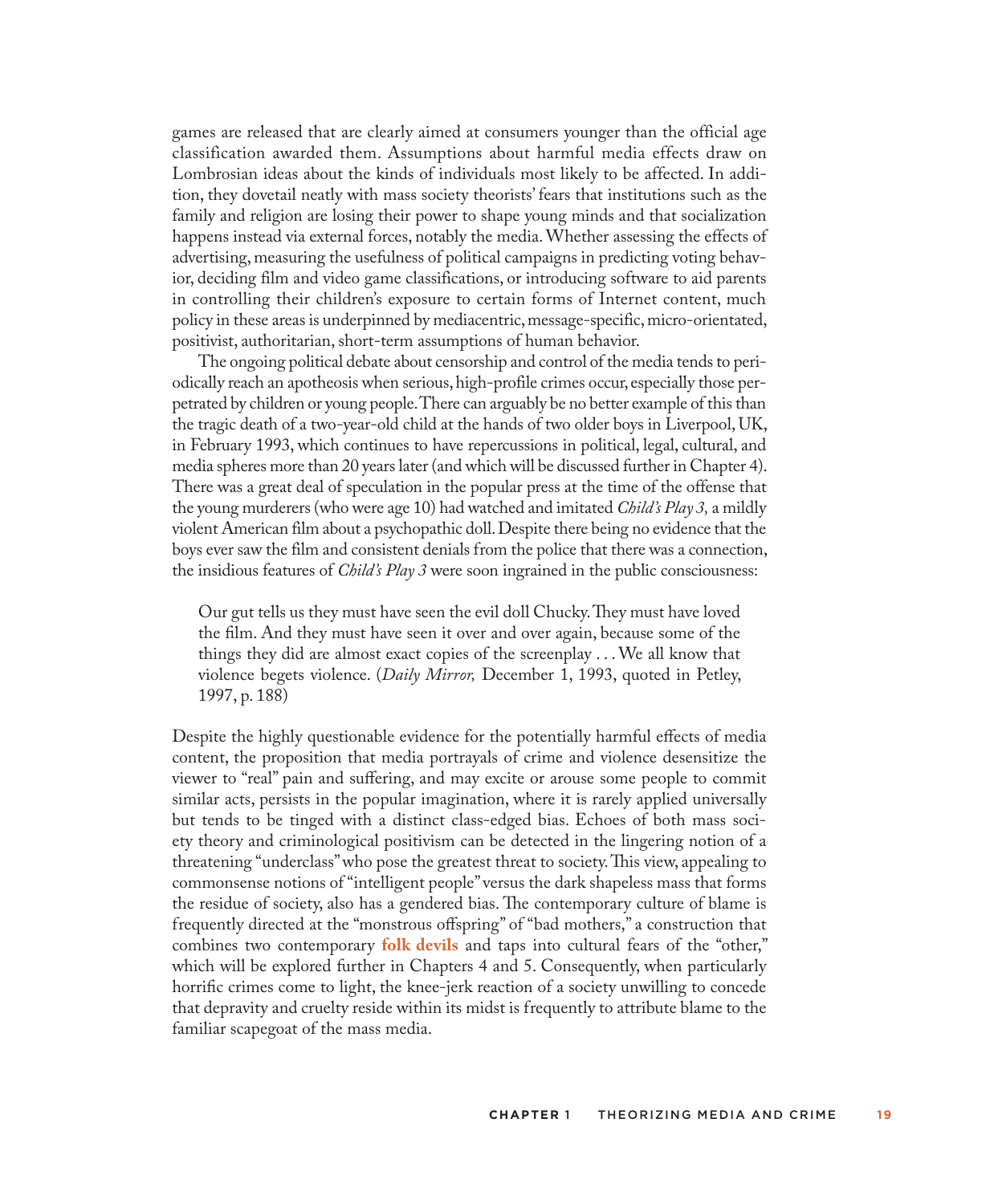Another element of the sentiment expressed in the British newspaper quoted above, which also has its roots in mass society theory, concerns a broader preoccupation with the globalization of cultural forms and products and, in particular, the American origin of much popular global culture. Television, film, video, and the Internet have been targets for criticism *outside* the U.S. by those who view anything American in origin as intrinsically cheap and trashy—or worse. In the UK, fears dating back more than a century have become crystallized in the view that the popular media are slowly corrupting the "British" way of life by importing values that are altogether more vulgar from the other side of the Atlantic. The concerns of Frankfurt School theorists Theodor Adorno and Max Horkheimer about the debasement of "high" culture by "low" popular cultural forms found synthesis in the UK with elitist concerns about an American-inspired youth culture in postwar Britain. In a fairly consistent fashion, moral panics have appeared in the UK only months after their appearance in the United States, and a wide range of phenomena rock-and-roll music, mugging, dangerous dogs, carjacking, satanic child abuse, gun crime, gang warfare, and crystal meth addiction—have been characterized by media as essentially "un-British"—an unwelcome and alien crime wave of American origin (see Chapter 3).

## STRAIN THEORY AND ANOMIE

By the 1960s, academic scholars were turning their backs on positivist, behaviorist research, believing that it attributed too much power to the media and underestimated the importance of the social contexts of media consumption, the social structures that mediate the relationship between the state and the individual, and the sophistication and diversity of the audience. Similarly, positivist approaches to explaining crime in terms of its individual, biological roots were giving way to more sociologically informed approaches, which originated in the work of the Chicago School in the 1920s and 1930s. The overriding concern of Chicago School sociology was to understand the role of social environment and social interaction on deviant and criminal behavior. In other words, it was recognized that where people grow up and who they associate with is closely linked to their likelihood of involvement in crime and antisocial behavior.

Limitations of space preclude a full discussion of sociological approaches to crime here, but one important early theory that has a bearing on the present discussion of the relationship between media and crime is Robert Merton's (1938) strain theory, or **anomie***.* Like mass society theory, strain theory takes as its starting point a decline of community and social order and its replacement by alienation and disorder. Whole sections of society are cut adrift, unable to conform to the norms that traditionally bind communities together. Yet, within this state of normlessness, society as a whole remains more or less intact. Social cohesion may be partly accounted for by the pursuit of common objectives, and anomie draws attention to the goals that people are encouraged to aspire to, such as a comfortable level of wealth or status, and their means of attaining those goals; for example, hard work. Through socialization, most come to accept both the goals *and* the legitimate means of achieving them, a process summed up in the notion of the "American Dream." But anomie describes a situation where a society places strong emphasis on a particular goal but far less emphasis on the appropriate means of achieving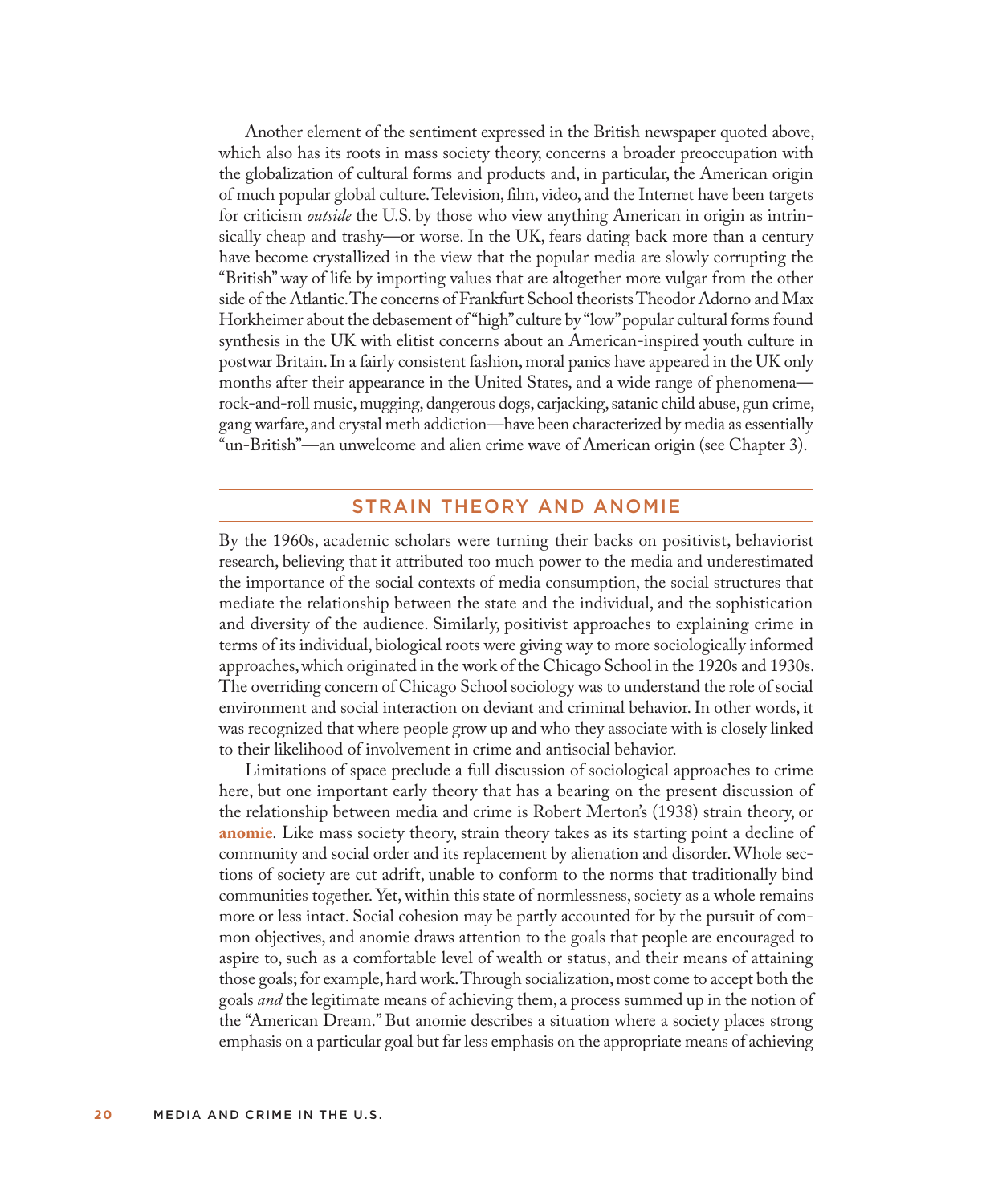it. It is this imbalance that can lead some individuals, whom Merton terms "innovators," to pursue nonconformist or illegal paths to achieve the culturally sanctioned goals of success and wealth and is one of the key factors involved in the internalization of cultural goals is the media that, it might be argued, instill in people needs and desires that may not be gratifiable by means other than criminal. The anomic drive might thus be less concerned with feelings of desperation and have more to do with conspicuous consumption and the desire for peer approval. Some researchers even suggest that strain theory may help to explain serial killing, arguing that the growth of the American economy since the 1960s has resulted in a commensurate rise in the numbers of serial killings. Inevitably, some sections of the population will be excluded from the general rise in living standards, which, in a culture that glorifies violence, may lead some disaffected individuals to a (usually misdirected) desire for revenge (Coleman & Norris, 2000).

Anomie has fallen in and out of favor with remarkable fluidity over the years, but from its nadir in the 1970s, when Rock and McIntosh referred to the "exhaustion of the anomie tradition" (Downes & Rock, 1988, p. 110), it has recently enjoyed something of a revival thanks to two diverse phenomena. The first is the emergence of interest within cultural criminology in transgressive forms of excitement, ranging from extreme sports to violent crime, as a means of combating the routinized alienation that besets contemporary life. The second is the growth of the Internet and social media, which seem to offer a solution to the problems of dislocation by fostering a sense of community across time and space. In the world of virtual reality, anomie is both "a condition and a pleasure" (Osborne, 2002, p. 29).

# MARXISM, CRITICAL CRIMINOLOGY, AND THE "DOMINANT IDEOLOGY" APPROACH

It is clear from the discussion so far that the mid-20th century saw a change in focus from the individual to society. This **paradigm** shift led to the predominance of Marxist-inspired models of media power and, in particular, to the writings of Karl Marx (1818–1883) and Antonio Gramsci (1891–1937). Their theories of social structure led to the development of an approach known as the "dominant ideology" model, which was taken up enthusiastically by both criminologists and media researchers in the 1960s and dominated academic discussions of media power for over 20 years.

**Marxism** proposes that the media—like all other capitalist institutions—are owned by the ruling bourgeois elite and operate in the interests of that class, denying access to oppositional or alternative views. Although the media were far from being the mass phenomena in Marx's lifetime that they are today, their position as a key capitalist industry, and their power to widely disseminate messages that affirm the validity and legitimacy of a stratified society, made his theories seem very relevant at a later time when the mass media were going through a combined process of expansion, deregulation, and concentration of ownership and control. Gramsci developed Marx's theories to incorporate the concept of **hegemony**, which has played a central role in theorizing about the media's portrayal of crime, deviance, and law and order. In brief, hegemony refers to the process by which the ruling classes win approval for their actions by consent rather than by coercion. This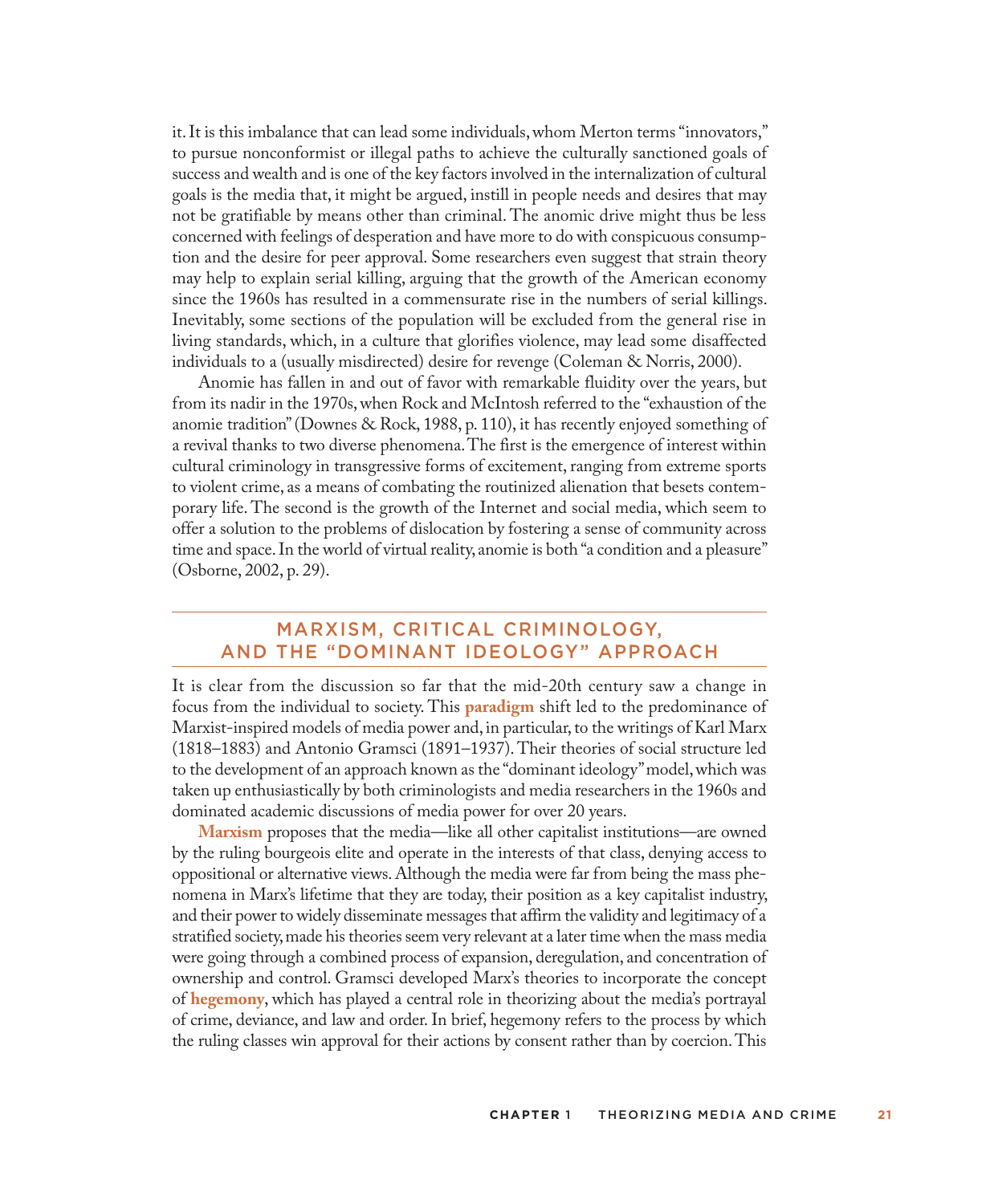is largely achieved through social and cultural institutions such as the law, the family, the education system, and of course, the media. All such institutions reproduce everyday representations and meanings in such a way as to render the class interests of those in power apparently natural and inevitable. The media thus play a crucial role in the winning of consent for a social system, its values, and its dominant interests, or in the rejection of them. This is an important refinement of Marx's original formulation, for Gramsci dispensed with the idea that people passively take on, in toto, the ideas of the ruling elite (a position usually termed "false consciousness"), and instead established a model of power in which different cultural elements are subtly articulated together to appeal to the widest possible spectrum of opinion.

The writings of Marx and Gramsci inform the theoretical organization of much of the most important and influential work that emerged within the social sciences in the 1970s and 1980s. For example, although Marx himself had little to say about crime, the rediscovery of his theories of social structure gave impetus to a new "radical" criminology that sought to expose the significance of the impact of structural inequalities upon crime and, crucially, upon **criminalization***.* Also drawing heavily on labeling theory, which posits that crime and deviance are not the product of either a "sick individual" or a "sick society" but that "deviant behavior is behavior that people so label" (Becker, 1963, p. 8), were a new generation of radical criminologists such as British scholars Ian Taylor, Paul Walton, and Jock Young, who in their hugely influential *The New Criminology* (1973) took this proposition and gave it a Marxist edge, arguing that the power to label people as deviants or criminals and prosecute and punish them accordingly was a function of the state. In other words, acts are defined as criminal because it is in the interests of the ruling class to define them as such, and while the powerful will violate laws with impunity, working-class crimes will be punished.

Inspired by the "new criminology," a number of further "radical" studies emerged that drew attention to the criminogenic function of the state and the role of the media in orchestrating public panics about crime and deflecting concerns away from the social problems that emanate from capitalism. This work became known as **critical criminology**, and of particular importance are Stuart Hall, Chas Critcher, Tony Jefferson, John Clarke, and Brian Roberts and their book *Policing the Crisis: Mugging, the State and Law and Order* (1978/2013). Again emerging from the UK, *Policing the Crisis* remains one of the most important texts on the **ideological** role of the media in defining and reporting crime and deviance. In media research, the work of the Glasgow University Media Group (GUMG) is also of note. The GUMG produced a series of "Bad News" studies based on empirical and semiotic analysis, looking at bias in television news coverage of industrial conflicts, political disputes, and acts of war. The central finding in these studies is that television news represses the diversity of opinions in any given situation, reproduces a dominant ideology (based on, for example, middle-class, anti-dissent, and pro-family views), and silences contradictory voices.

Another important perspective that influenced studies of media power throughout the 1980s and beyond was the **political economy** approach, which claims that the undisputed fact of increasing concentration of media ownership in recent years makes Marx's analysis all the more relevant to contemporary debates about the power of the media.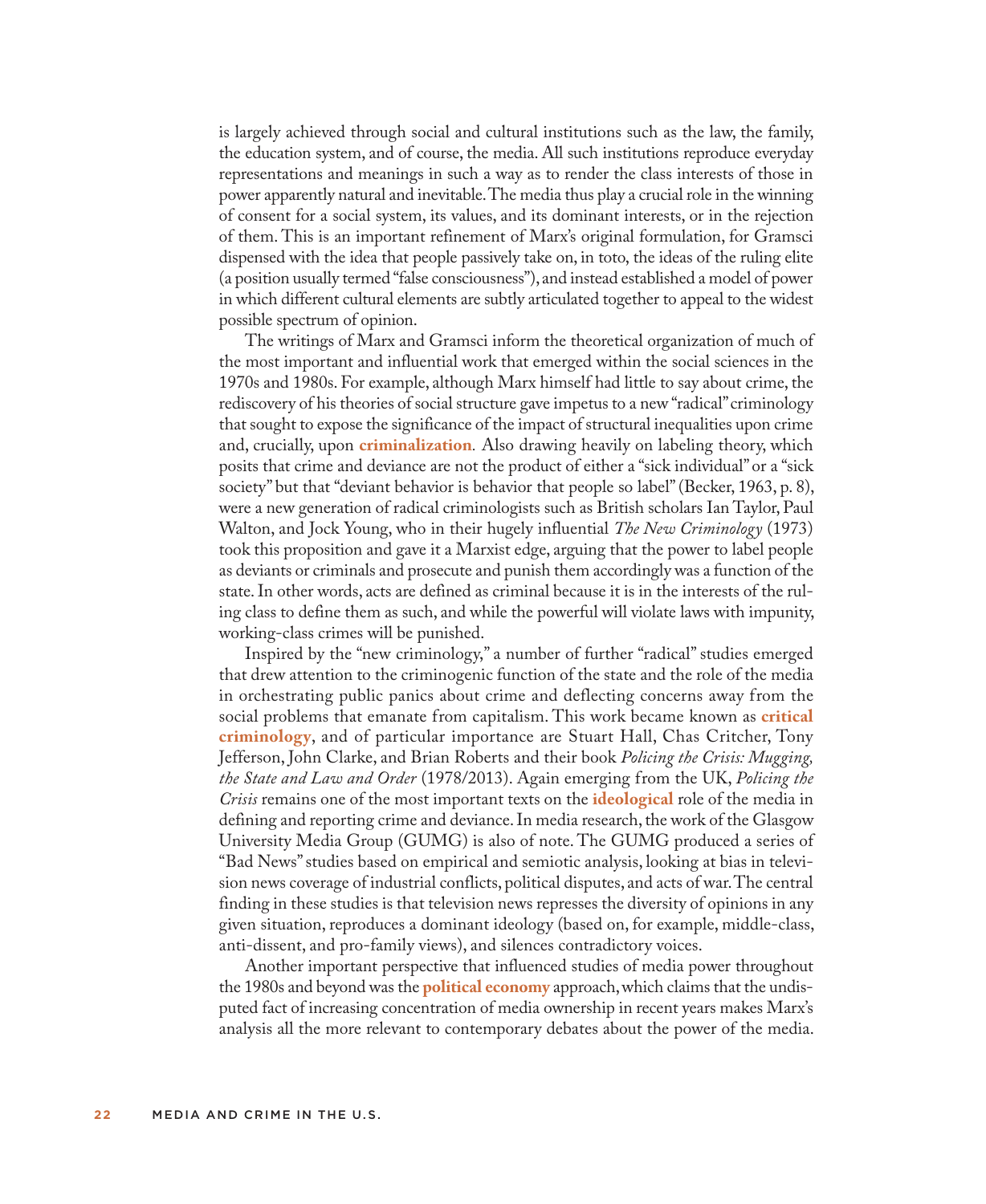Political economy focuses on relations between media and other economic and political institutions and argues that, since the mass media are largely privately owned, the drive for profit will shape their output and political position. Concentration of ownership, it is suggested, leads to a decline in the material available (although there are more channels in which to communicate), a preoccupation with ratings at the expense of quality and choice, and a preference for previously successful formulae over innovation and risktaking. The net result of these processes is that the material offered is reduced to the commercially viable, popular, easily understood, and largely unchallenging.

Some writers go as far as to suggest that the "dumbing down" of culture is part of a wider manipulative strategy on the part of the military-industrial complex to prevent people from engaging in serious political thought or activity. For example, Noam Chomsky's "propaganda model" demonstrates how certain stories are underrepresented in the media because of powerful military-industrial interests. In a content analysis of the *New York Times,* he shows how atrocities committed by Indonesia in East Timor received a fraction of the coverage devoted to the Khmer Rouge killings in Cambodia. Chomsky claims that the reason for this imbalanced coverage is that the weaponry used to slaughter the people of East Timor was supplied by America, Britain, and Holland (Herman & Chomsky, 1992).

There are countless other examples that could be drawn on to make the point that, when it comes to global power structures, the media are highly selective in what they report. On the other hand, it is sometimes the case that journalists go where politicians fear to tread. The diplomatic protocols surrounding East–West relations, and the shifts in global power that have taken place over the last two decades, have resulted in a situation where leaders in the West have become cautious about criticizing other nations' human rights records. The news that then-president Barack Obama canceled a visit by the Dalai Lama to "keep China happy" (Spillius, 2009) was treated with scorn by many news outlets, who recalled that 18 months earlier, Obama had lobbied his predecessor, George W. Bush, to boycott the Beijing Olympics opening ceremony in protest of the bloody repression of a popular uprising in Tibet. Time will tell the extent to which Donald Trump is allowed to continue tweeting in a personal capacity his vociferous criticism of China, but his outburst at the end of 2016 criticizing China's military and economic policies, while he was still president elect, suggests that the rift between America and China might be widening—though Marxists might say that Trump has his own ideological agenda and that his use of social media illustrates that he puts protecting his business interests and celebrity status above the potential diplomatic and trade interests of the nation.

Although not without their critics, the Marxist-inspired works discussed in this section were among the first to systematically and rigorously interrogate the role of the media in shaping our understanding, not only of crime and deviance but also of the processes of criminalization. The common theme in all these studies is that information flows from the top down, with the media representing the views of political leaders, military leaders, police chiefs, judges, prominent intellectuals, advertisers and big business, newspaper owners, and vocal opinion leaders. At the same time, they reduce the viewer, reader, or listener to the role of passive receiver, overshadowing his or her opinions, concerns, and beliefs. Thus, a hierarchy of credibility is established in which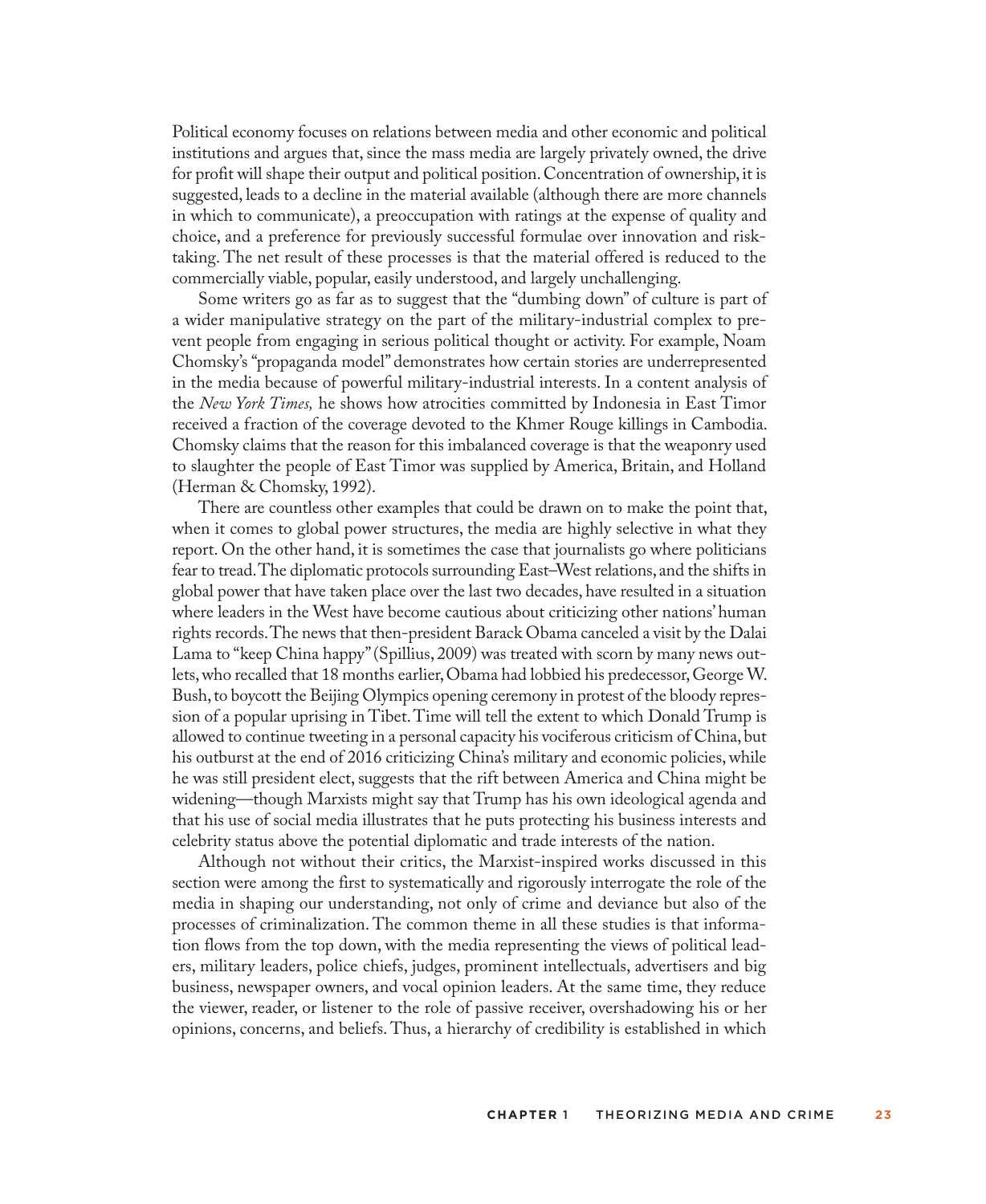the opinions and definitions of powerful members of society are privileged while the "ordinary" viewer or reader is prevented by lack of comparative material from engaging in critical or comparative thinking (Ericson, Baranek, & Chan, 1987).

This structured relationship between the media and its "powerful" sources has important consequences for the representation of crime, criminals, and criminal justice, particularly with respect to those whose lifestyle or behavior deviates from the norms established by a white, male, heterosexual, educationally privileged elite. For example, in *Policing the Crisis* (1978/2013), Hall and his colleagues demonstrate how the press significantly overreacted to the perceived threat of violent crime in English cities in the early 1970s and created a moral panic about "mugging," but only *after* there had been an intensification of police mobilization against black offenders. The net result of these forces—public fear and hostility fueled by sensationalized media reporting and heavy-handed treatment of black people by the police—combined to produce a situation where more black people were arrested and sentenced, which in turn set the spiral for continuing media attention. But as Hall and his colleagues explain, this episode can be set against a backdrop of economic and structural crisis in 1970s Britain, whereby the disintegration of traditional, regulated forms of life led to a displaced reaction onto black and Asian immigrants and their descendants. The central thesis of the book is that by the 1970s, the consent that might previously have been won by the ruling classes was being severely undermined and the state was struggling to retain power. The birth of the "law and order" society, evidenced in the development of a preemptive escalation of social control directed at a minority population, served to divert public attention from the looming economic and structural crisis, crystallize public fears in the figure of the black mugger, create a coherent popular discourse that sanctioned harsher criminal punishments, and ultimately justify the drift toward ideological repression. All these developments were disclosed, supported, and made acceptable by a media that had become one of the most important instruments in maintaining hegemonic power. Of course, the conditions identified by Hall and colleagues parallel developments in the U.S., where deindustrialization, job loss, and rising inequality were conflated with, if not positioned oddly, as the effects of the mid 1980s "crack epidemic" (Reinarman & Levine, 1997).

Critics of the Marxist approach suggest that it overstates the *intent* of powerful institutions to deceive the public; that it is not the case that media industries maintain a policy of *deliberately* ignoring or marginalizing significant portions of their audience. Rather, the apparent deception may be attributed to an underlying frame of mind that characterizes news organizations (Halloran, 1970). In other words, journalists are like those who work within any organization or institution in that they are gradually socialized into the ways and ethos of that environment and come to recognize the appropriate ways of responding to the subtle pressures that are always there but rarely become overtly apparent. In a news room, these "ways of responding" range from the individual reporter's intuitive "hunch" through perceptions about what constitutes a "good story" and "giving the public what it wants" to more structured ideological biases that predispose the media to focus on certain events and turn them into "news." But those who support the idea of hegemony maintain that alternative definitions of any given situation may not get aired simply because there is no longer the spread of sources that there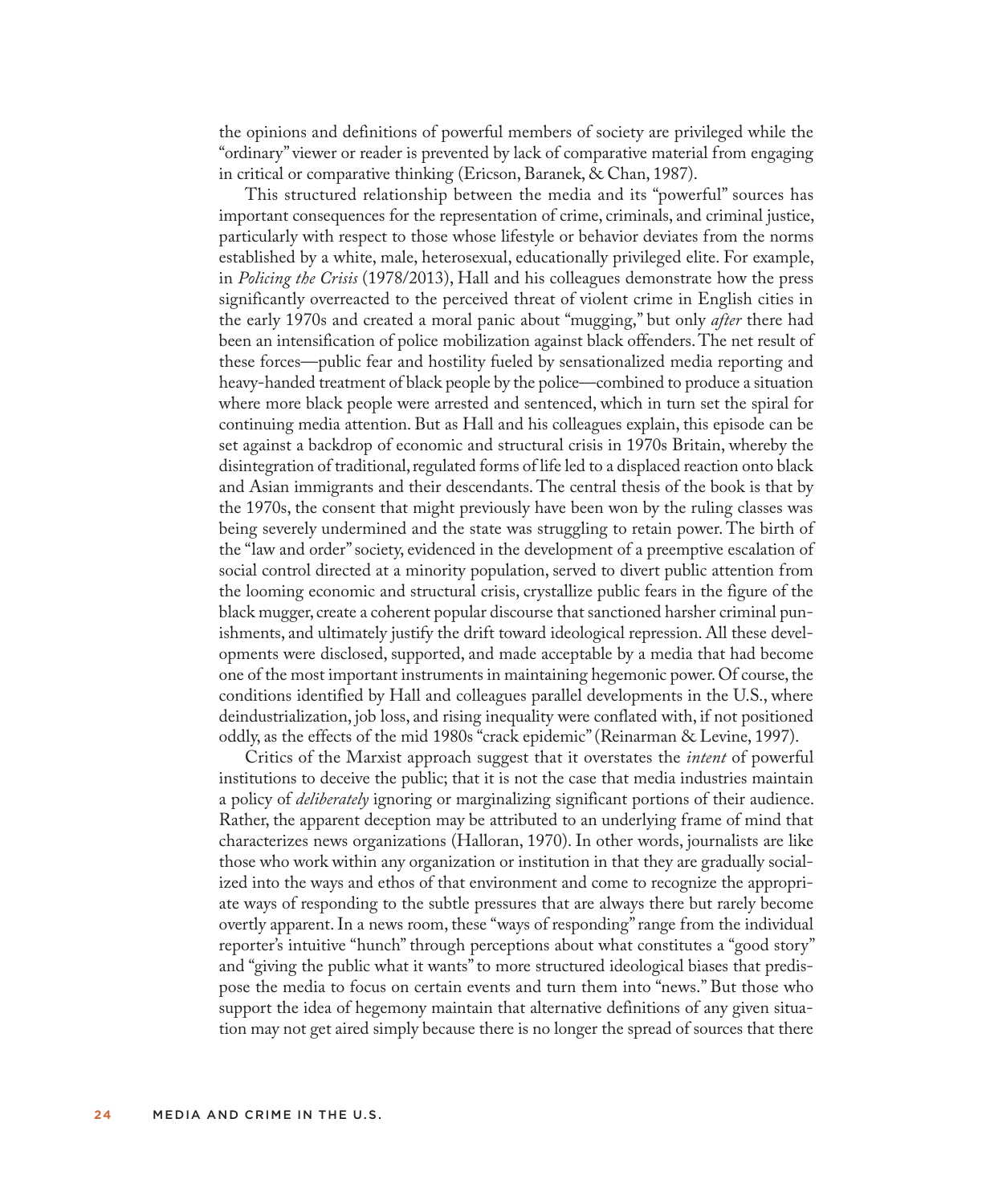once was. The ownership and control of the mass media is concentrated in the hands of fewer and fewer individuals, and editors rely on a relatively limited pool of expert and readily available sources. Presently, the vast majority of television, newspapers, radio, and film in the U.S. is controlled by a handful of companies. These official sources and accredited "experts," together with the journalists themselves, thus become the "primary definers" of much news and information—a kind of deviance-defining elite (Ericson et al., 1987). Consequently, according to proponents of the "dominant ideology" approach, there is an increasing risk that culturally dominant groups impose patterns of belief and behavior that conflict with those of ethnic, cultural, and religious minorities. Feminists have argued that gender inequalities in society are also reproduced ideologically by a patriarchal media industry, an issue that will be examined further in Chapter 5.

## The Legacy of Marxism: Critical Criminology and Corporate Crime

As we have seen, the dominant ideology approach has successfully highlighted the extent to which those in power manipulate the media agenda to harness support for policies that criminalize those with the least power in society. But Marxist-inspired criminologies have also been useful in raising awareness of the crimes of the powerful themselves; in other words, the offenses committed by corporations, businesspeople, politicians, governments, and states. Critical criminologists whose intellectual roots lie in Marxism have noted that the media rarely cover "white-collar" or "corporate" crime unless it has a "big-bang" element and contains several features considered conventionally newsworthy (see Chapter 2). Their reluctance to portray corporate wrongs contrasts with the manufacturing of "street" crime waves and reflects a pervasive bias in the labeling of criminals. Although this inclination extends beyond the media and arguably constitutes a collective ignorance toward corporate crime on the part of all social institutions, there is little doubt that the media are among the most guilty in perpetuating very narrow definitions of crime. In fact, the media might be said to be doubly culpable: first for portraying affluence as the ultimate anomic goal and glamorizing images of offending and, second, for pandering to public tastes for drama and immediacy over complexity. To paraphrase Steven Box, the public more easily understands what it means for an old lady to have five dollars snatched from her purse than it grasps the financial significance of corporate crime (1983, p. 31).

Criminologists have sought to redress this imbalance and to expose the crimes of governments and corporations. For example, Steve Tombs and Dave Whyte (2007) have estimated that 2 million people are killed at work each year. With the exception of high-profile cases, such as the gas leak at Bhopal, India, in 1984 or the collapse of the eight-story Rana Plaza clothing factory building near Dhaka, Bangladesh, in 2013, both of which killed thousands of people, crimes that have occurred as a result of corporate negligence fail to attract a great deal of interest. Even the reported deaths of more than 1,000 migrant workers on Qatar building sites, as the Gulf state prepares to host the FIFA World Cup in 2022, has received a fraction of the media coverage devoted to other issues, including the heat in which the qualifying soccer teams will be expected to play in. Like allegations of corruption and bribery, claims that migrant slave labor is being used to build the infrastructure for this global sporting event may become prominent in the news only if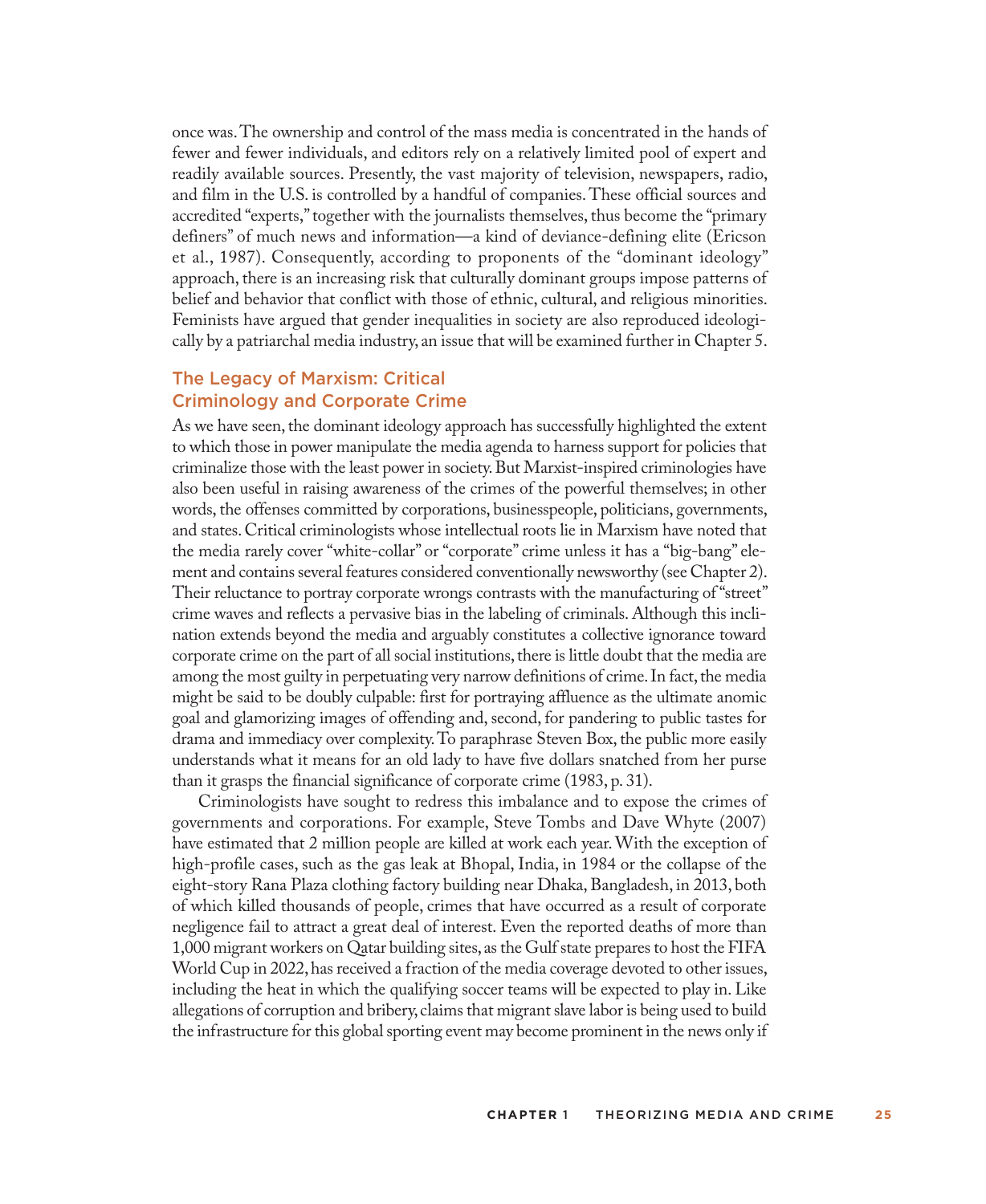the decision to hold the event in Qatar is reversed—and it would still be unlikely to make much of a splash in the U.S., where soccer is still a relatively minor sport.

But as Chapter 2 will demonstrate, crime is by and large portrayed by the media as a matter of individual pathology and moral failings, which militates against the investigation and reporting of wrongdoings in a large organization. On the whole, corporate crimes are not the stuff of catchy headlines and tend to be reported, if at all, in such a way as to reinforce impressions of their exceptional nature and distinction from "ordinary" crime. The underdeveloped vocabulary of corporate crime compounds the difficulty of regarding it as an offense. Words such as "accident" and "disaster" appear in contexts where "crime" and "negligence" might be more accurate. Where they succeed in making the news agenda, corporate crimes are frequently treated not as offenses but as "scandals" or "abuses of power," terminology that implies "sexy upper-world intrigue" (Punch, 1996). Alternatively, they may be presented as "acts of God," thus reinforcing the notion that modern life is beset by risks and that actions that result in casualties and/or fatalities are random or preordained, depending on your religious convictions. The choice of this kind of language not only serves the purposes of a commercial media steeped in circulation and ratings wars but also suits corporations themselves, who are able to secure powerful political allies and carefully control and manage information about damning incidents (Herman & Chomsky, 1992). So, while a few journalists uphold the investigative tradition and are prepared to act as whistleblowers when they uncover corporate offenses, the vast majority of media institutions—according to radical crime and media theorists—either ignore the crimes of the powerful or misrepresent them. As a consequence, news reporting remains coupled with state definitions of crime and criminal law.

A related area that does not attract much media attention, although it is a burgeoning field of critical criminology, is "green" crime. A new generation of scholars are examining notions of environmental harm and justice following the publication of a special issue of *Theoretical Criminology* on "green criminology" in 1998. Since then, debates about the meaning of "green" as related to criminology have resulted in a wealth of scholarship that has taken the discipline into new and imaginative areas of concern, including climate change, air and water pollution, genetically modified food, and animal abuse (South & Brisman, 2013; Walters, 2010; White, 2013). Some green criminologists have made dramatic, even apocalyptic, claims about the impacts of environmental harm; for example, predicting that climate change will become one of the major forces driving *all* crime over the course of this century (Agnew, 2012, p. 21). However, like corporate crime more generally, ecological and environmental offenses can be difficult to communicate succinctly, attempts to attribute blame can appear tenuous, and audiences may simply fail to connect with stories about issues that do not necessarily seem to affect them obviously, directly, and immediately.

# PLURALISM, COMPETITION, AND IDEOLOGICAL STRUGGLE

The theoretical models outlined so far share a belief in the omnipresence of the media and hold assumptions about a passive and stratified audience, with those at the bottom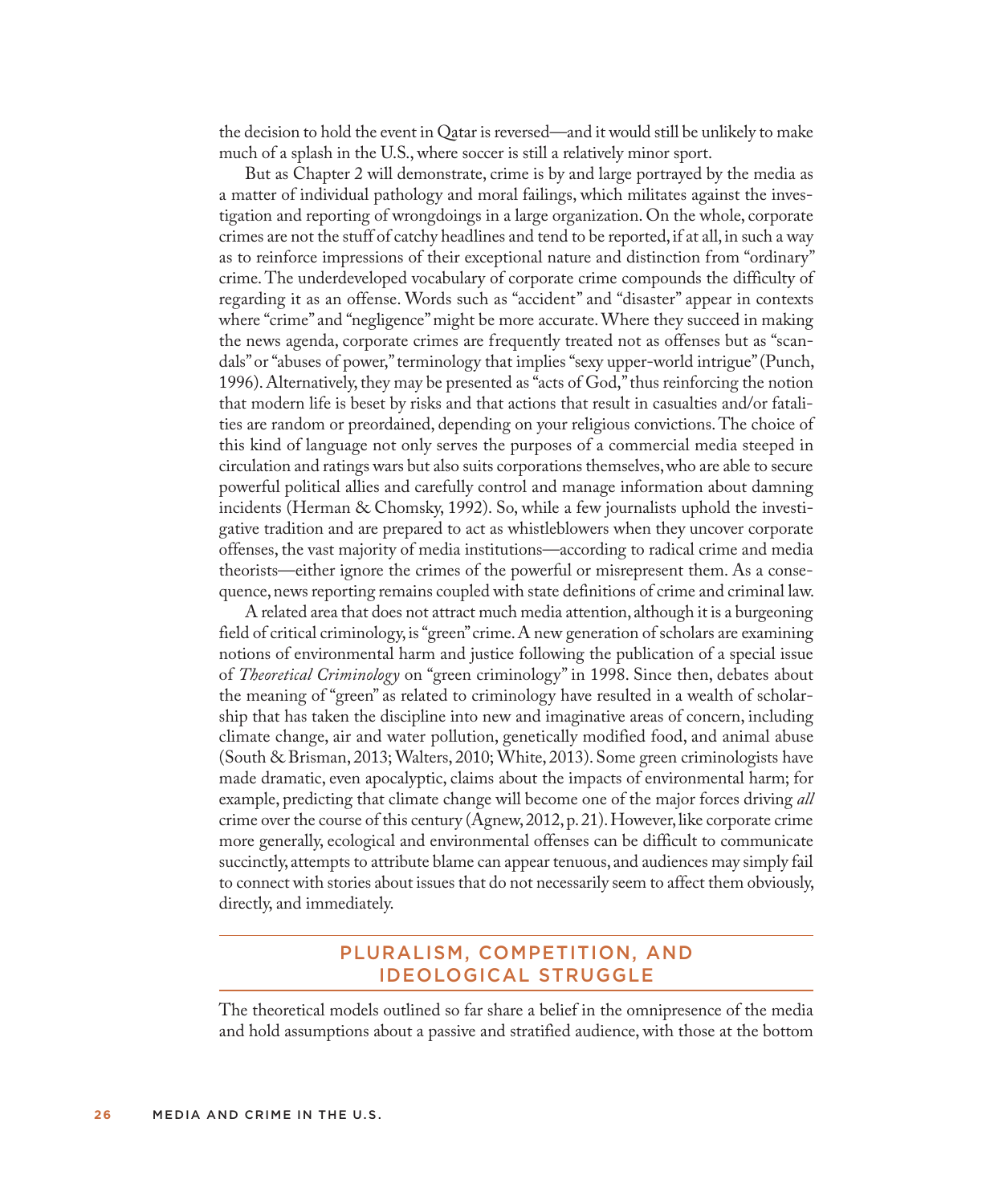of the socioeconomic strata being the most vulnerable to media influences, whether they be "effects" caused by media content or discrimination at the hands of a powerful elite that uses the mass media as its mouthpiece. By contrast, the "competitive" or "pluralist" paradigm that emerged during the 1980s and 1990s tends to be a more positive reading of the mass media as an embodiment of intellectual freedom and diversity offered to a knowledgeable and skeptical audience. Given this favorable characterization of the media industry, it is unsurprising that, while the "dominant ideology" perspective has been influential within the academy, **pluralism** has been championed by practitioners and policymakers.

Pluralists argue that the processes of deregulation, privatization, and technological advancement that have gone on over the last three decades have succeeded in removing the media from state regulation and censorship, encouraged open competition between media institutions, and given media users more individual power. Advocates of these processes have heralded a new age of freedom in which the greatly increased number of television and radio channels, magazine titles, and, particularly, Internet-based networking services have offered a previously unimaginable extension of public choice in a media market of plurality and openness. The result has been that, in addition to the primary definers already mentioned—politicians, police chiefs, and so on—there also exist "counterdefiners," people with views and ideas that conflict with those of official commentators and that are given voice by through various media channels. Consequently, it is suggested that while we can still identify a dominant economic class in an abstract, materialistic sense, it rarely acts as a coherent political force and is consistently challenged by individuals and organizations campaigning for policy changes in areas such as criminal justice. Furthermore, traditional ideological inequalities formed along lines of class, gender, and race no longer inhabit the static positions suggested by those who favor the dominant ideology approach outlined previously. Thanks to higher education, social mobility, the Internet, and the rise of "celebrity culture," the contemporary "ruling class" is more culturally diverse than at any time previously, and the modern media has been at the forefront of the erosion of traditional elitist values (McNair, 1998).

The expansion and proliferation of media channels and the Internet have certainly made more accessible the views and ideas of a greater diversity of people. In the past, the pluralist perspective might have been said to be limited by its sheer idealism because it does not take account of the many vested interests in media ownership and control, or of the fact that, for all the proliferation of new channels, media industries are still predominantly owned and controlled by a small handful of white, wealthy, middle-class men (or corporations started by such men). However, even though the media still may be regarded as a potential site of ideological struggle, proponents of the competitive, pluralist paradigm believe that *all* minority interests can be served by the plurality of channels of communication available. In particular, social media are said to have democratized contemporary cultural life, with Twitter and blogs providing powerful channels of influence and offering a form of public participation to those who traditionally may not have had access to it.

However, social media have also joined competition and deregulation in being said to pose a serious threat to informed media commentary and analysis. Following accusations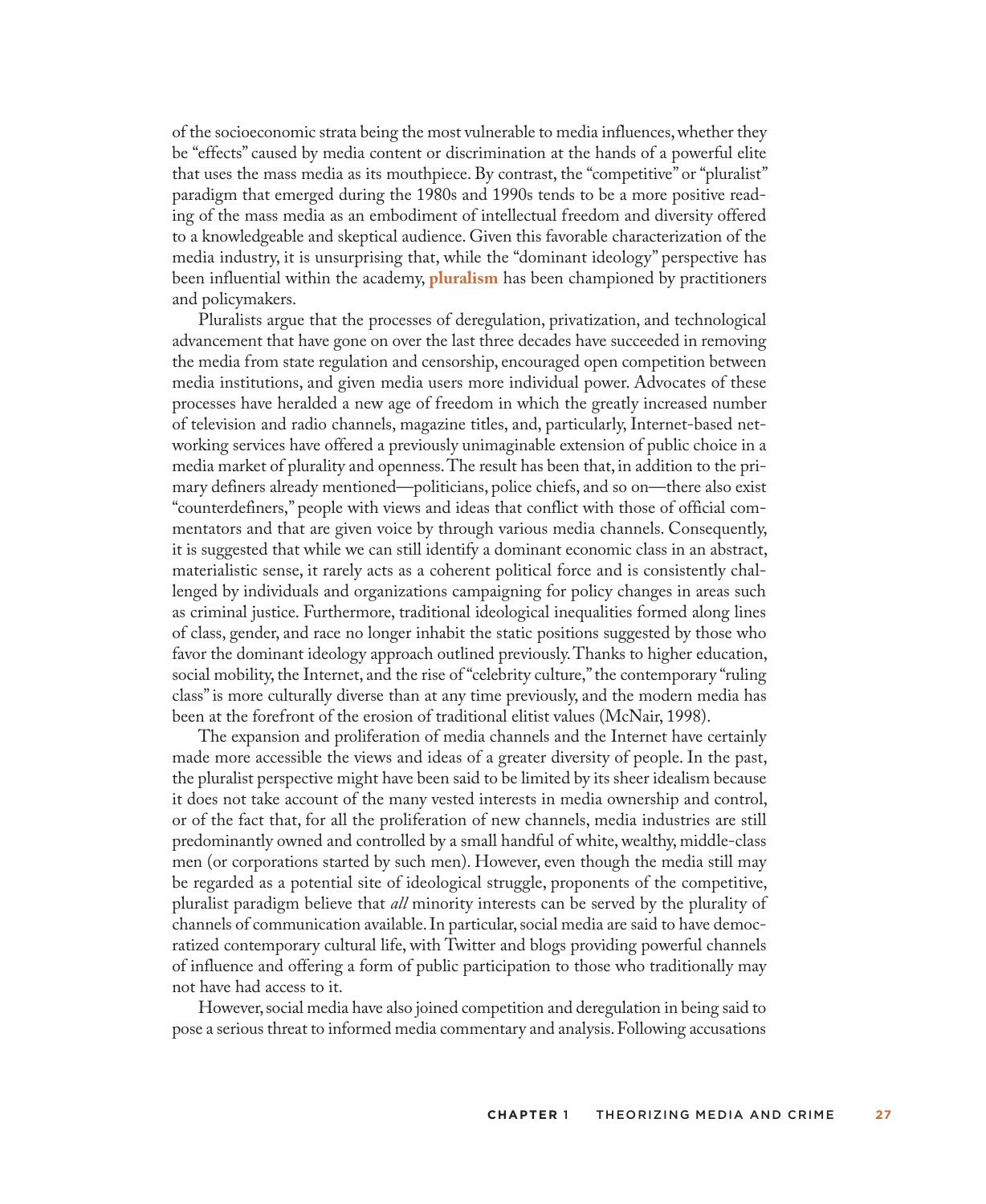that in a commercial marketplace, competition for audience share leads to "soundbite" journalism, in which there is little room for background, explanation, or context, those who have not embraced social media despair at the idea of communicating anything meaningfully in 140 characters! Further, it is argued, while there may be greater public engagement with shocking or visually dramatic events, there is little evidence of extensive public participation in the issues of policy, politics, and reform that underlie such stories, or of a media willing to communicate such a context to the public (Barak, 1994; Manning, 2001). Public participation in **mediated** discourse may *appear* to be more inclusive; after all, more people can air their views on the serious issues of the day not just on Twitter but also via talk radio, television audience shows, newspapers' reader comments, and other online forums. In fact, texting and social media have broadened traditional channels of communication to the extent that television news broadcasts now encourage viewers to send in their thoughts and opinions to be transmitted almost instantaneously on air. But the 20- or 30-second viewer contribution has arguably been introduced at the expense of complex analysis or detailed critique, and *media* pluralism—that is, many channels—does not necessarily result in *message* pluralism—diversity of content (Barak, 1994).

Critics argue that the mainstream media continue to provide homogenized versions of reality that avoid controversy and preserve the status quo. Consequently, ignorance among audiences is perpetuated, and the labeling, **stereotyping**, and criminalization of certain groups (often along lines of class, race, and gender) persists. We might view the resilience of the *National Enquirer* as evidence of homogenized and stereotyping news output. Described by one critic as an "impeccable source for space-alien abductions," the supermarket tabloid is nevertheless nearing its ninth decade of providing American consumers with salacious headlines and dubious information about all facets of social life, including crime (Grochowski, 2002). Political economists would argue that the increasingly commercialized character of media groups like the *National Enquirer* and *E!* results in tried and tested formulae—a focus on entertainment, gossip, and celebrity (much of it misogynistically directed at women's bodies) with a good measure of terrifying stories, frequently involving violent and atypical crimes, thrown in.

The tendency to play it safe by offering the shocking, the sensational, and the "real" is also evident in TV schedules where mainstream programming is dominated by seemingly endless and increasingly stale imitations of once-innovative ideas. Even 24-hour rolling news services are restricted by the news values to which they have to conform (see Chapter 2) and by the pressures of having to succeed in a commercial environment. As Jay Blumler (1991) suggests, while American broadcast news media may have a tradition of professional political journalism, it can nonetheless be the case that "heightened competition tempts national network news . . . to avoid complexity and hit only those highlights that will gain and keep viewers' attention" (p. 207). These "highlights" will rarely involve in-depth political commentary or sustained analysis. Instead, viewers are fed a diet of "infotainment" that may have a strong "human interest" angle, a particularly dramatic or violent element, or a visually arresting component. This trend—often described by its critics as the "dumbing down" of news and current affairs media—privileges audience ratings over analysis and debate and results in "a flawed process of public accountability, with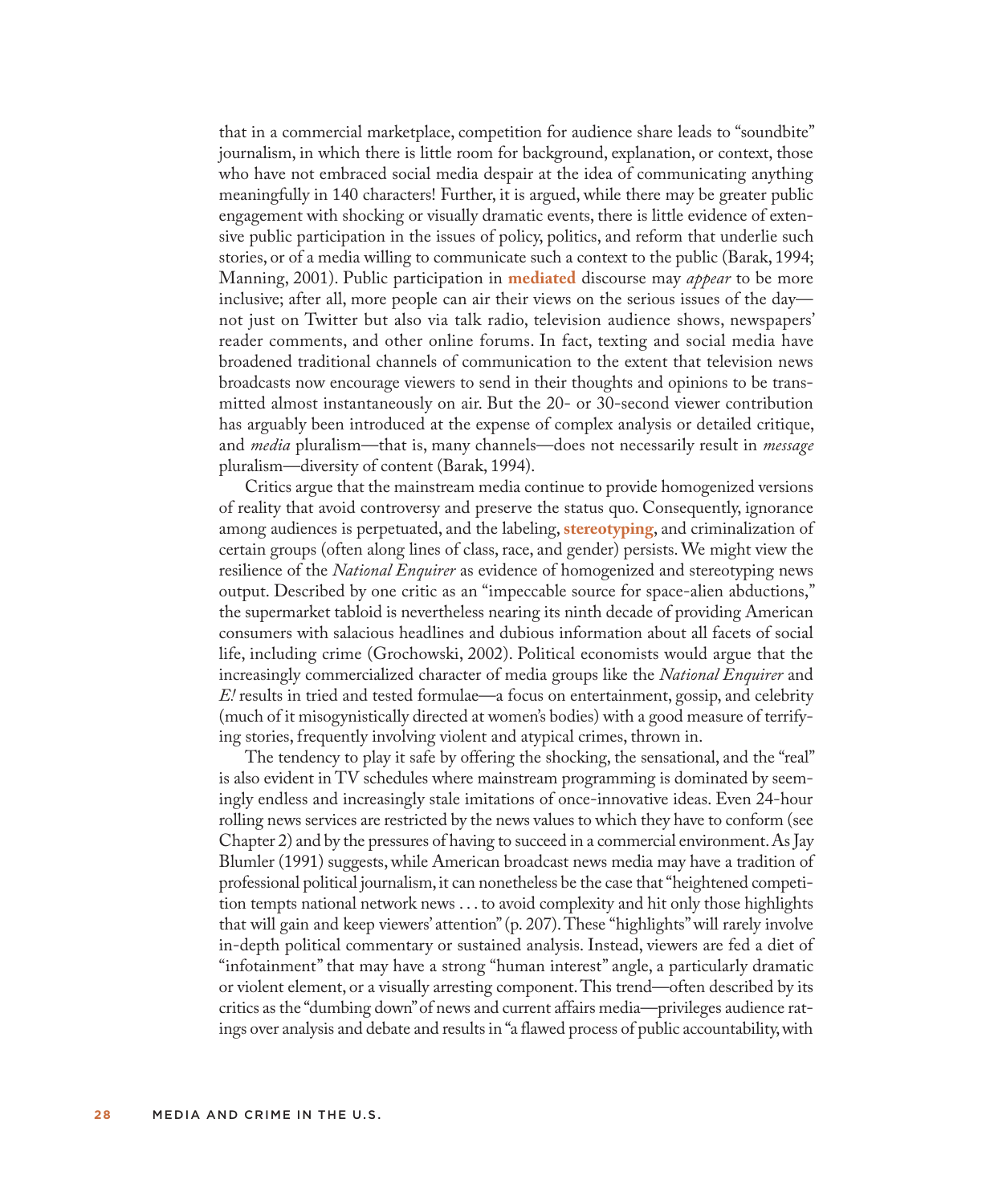few forums in which issues can be regularly explored from multiple perspectives" (p. 207). Crime is a subject that is especially limited and constrained by a media agenda on an endless quest for populist, profitable programming. One of the few strands of "documentary" filmmaking that has survived the wave of deregulation celebrated by pluralists is the "true crime" genre, where a serious criminal case is reexamined via a predictable formula, starting with a dramatized reconstruction of the crime itself and then a smug-with-hindsight examination of the sometimes bungled, frequently tortuous police investigation before the dramatic denouement when the culprit is captured and convicted. Such programs which are commonly concerned with highly unusual yet prominent cases involving rapists and serial killers—pander to the thrill-seeking, voyeuristic element of the audience while at the same time quenching their thirst for retribution.

While pluralism has traditionally been viewed as an expression of how things *could* be rather than how things *are,* there is no disputing that Internet-based forums are democratizing communication and allowing more freedom of expression. However, skeptics would argue that the apparent openness that social media afford to their users must be squared with a recognition that dominant groups still enjoy structural advantages and that there are ongoing contested processes both inside social institutions and within the media themselves.

## REALISM AND RECEPTION ANALYSIS

Throughout the 1980s, established theories were being challenged by new approaches that turned on their heads some previously held assumptions and altered the focus of scholars in both criminology and media studies. In criminology, a new perspective called **left realism** emerged as both a product of and reaction to what it saw as the idealistic stance of the left, represented in works like *Policing the Crisis* (Hall, Critcher, Jefferson, Clarke, & Roberts, 1978/2013). Accusing writers on the left of adopting reductionist arguments about crime and romanticizing working-class offenders, left realists claimed that the political arena had been left open to conservative campaigns on law and order that chose to overlook the fact that most crime is not interclass (that is, perpetrated by working-class people on middle-class victims) but *intra*class (perpetrated on members of one's own class and community). In the UK, influential writers John Lea and Jock Young (1984) urged criminologists to "get real" about crime, to focus on the seriousness of its effects—especially for women and ethnic minorities—and to make the experiences of victims of crime a focus of their analyses. After all, if there was no rational core to the proposition that crime is a serious problem, the media would have no power of leverage over the public consciousness, and the numerous attempts to theorize the relationship between media and crime discussed in this chapter would simply never have materialized.

Meanwhile, in media and cultural studies, a form of audience research called **reception analysis**, pioneered by David Morley, dominated the agenda throughout the 1980s and 1990s. Researchers reconceptualized media influence, seeing it no longer as a force beyond an individual's control but as a resource that is consciously *used* by people. In the modern communications environment where there is a proliferation of media and the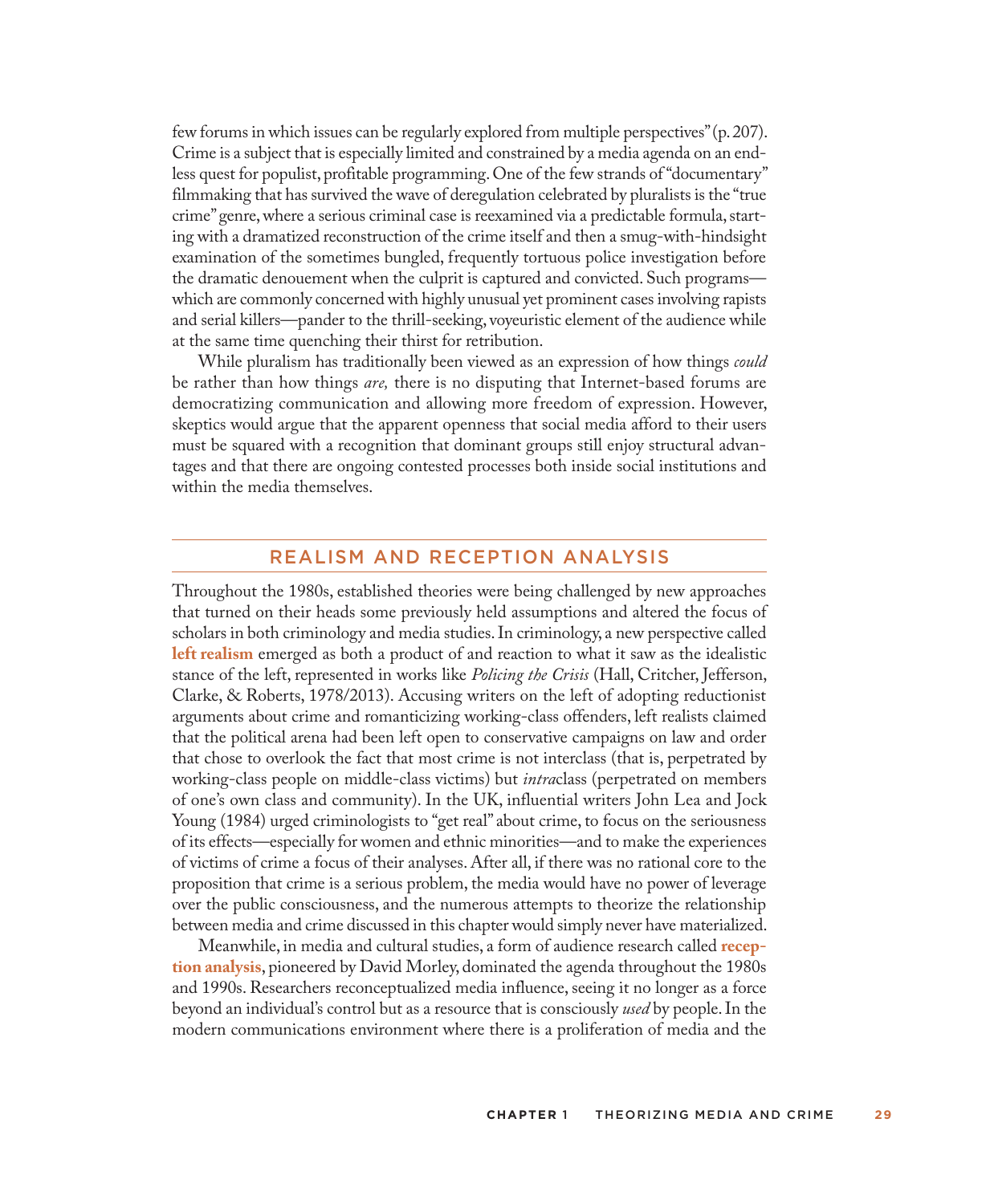omniscience of any single medium or channel has diminished, most audience members will select images and meanings that relate to their sense of self-identity or to their wider experiences of work, family, and social relationships. Furthermore, in an age of democratic, interactive, technology-driven communications, it is argued that media and popular culture are made from "within" and "below," not imposed from without and above as has been traditionally conceptualized (Fiske, 1989). By the mid-1990s, researchers had dismissed concerns about what the media *do* to people and turned the question around, asking instead, "What do people do *with* the media?"

An example of criminological research using this approach is *Captive Audience* (Jewkes, 2002). Here the aim was to examine the media's role in the exercise of power relations and the construction of masculine identities in prisons. At the time, most prisoners in England had access to television, although for some it was in communal TV areas and for others it was within their own rooms ("in-cell TV" was just being rolled out across the prison estate). The study found that communal TV viewing in prison replicates many of Morley's findings concerning TV within the family. "We discuss what we want to watch and the biggest wins. That's me. I'm the biggest" is a typical comment from a male respondent in Morley's 1986 study that had resonance in the prison context. In this prison study, solitary viewing (and reading and listening) revealed a range of motivations and identity constructions, some of which were familiar to all media consumers (passing time, becoming informed, chilling out) and some of which had a particular salience (enhancing one's credentials as a violent man, "tuning out" the aggressive prison culture) or poignancy (escapism, evoking memories of loved ones) in the context of the prison.

## LATE MODERNITY AND POSTMODERNISM

There is a clear trajectory that links the theories discussed so far, even if development has come from antagonism as well as agreement between different schools of thought. **Postmodernism** is a paradigm shift that impacted a range of academic disciplines including criminology, becoming a ubiquitous and unavoidable term throughout the 1990s. Postmodernism is frequently presented as an emphatic and decisive break with all that went before, with large-scale theories like Marxism being rejected for their allembracing claims to knowledge and "truth." Most commentators now prefer to describe the current epoch in terms of **late modernity**, to indicate that, while there have been radical changes in patterns of global cultural, political, and economic life, they have not entirely *replaced* the structural characteristics associated with "modern" society: class structure, capitalism, industrialism, militarism, the nation state, and so on.

However, traces of earlier theories can be found in postmodern accounts. Like reception analysts, postmodernist writers view audiences as active and creative meaningmakers. In common with realists, they share a concern for fear of crime and victimization and make problematic concepts such as "crime" and "deviance," just as labeling theorists did in an earlier period. Furthermore, like advocates of the pluralist approach, postmodernists suggest that the media market has been deregulated, leading to an explosion of programs, titles, and formats to choose from. All tastes and interests are now catered to,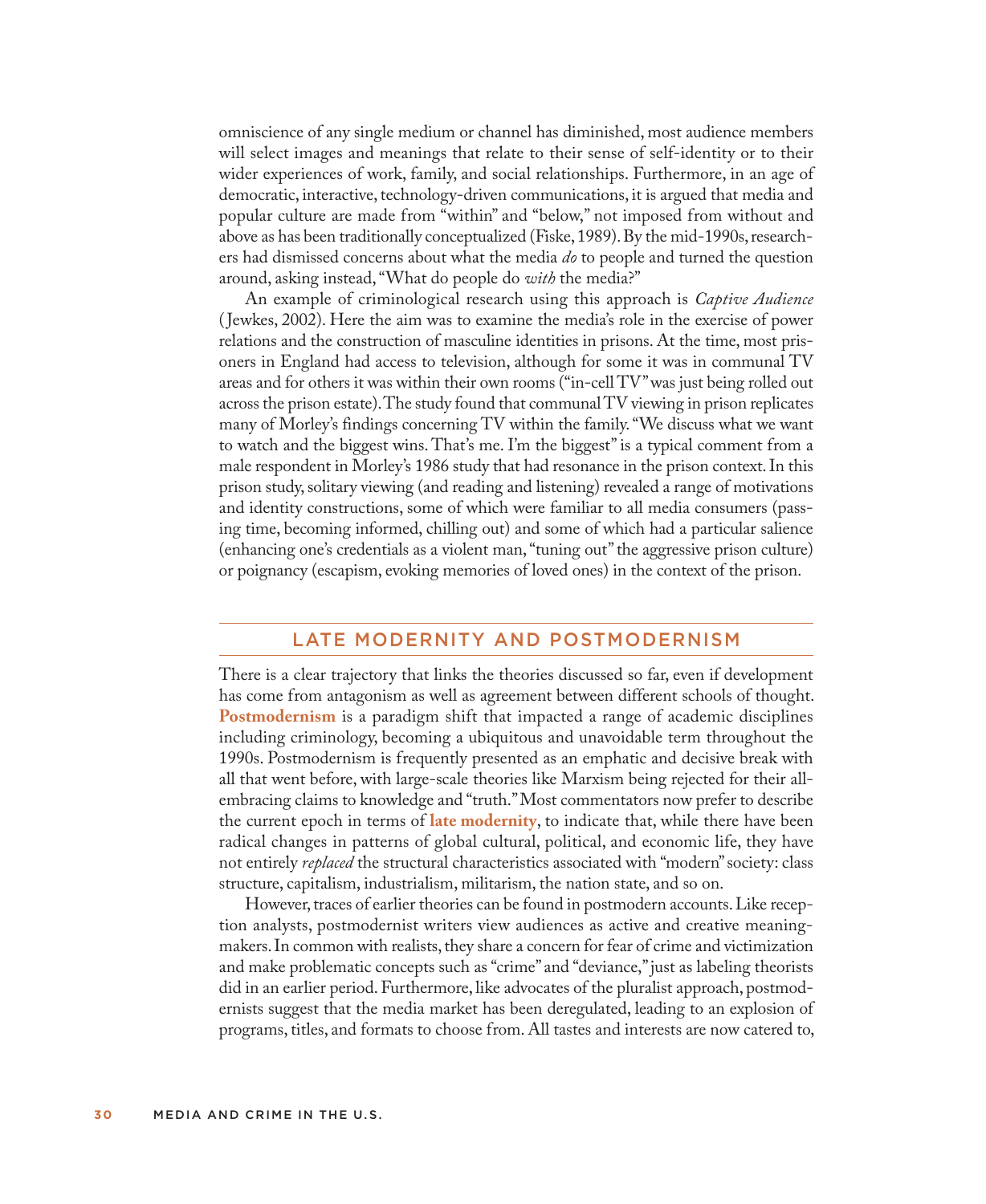and it is the consumer who ultimately has the power to choose what he or she watches, listens to, reads, and engages with, but equally what he or she ignores, rejects, or subverts. In this glossy, interactive media marketplace, anything goes—so long as it doesn't strain an attention span of three minutes and is packaged as "entertainment." Postmodernism, then, is concerned with the excesses of information and entertainment now available, and it emphasizes the style and packaging of media output in addition to the actual substance of its content. This is the "society of the spectacle" (Debord, 1967/1997), a "hyperreality" in which media domination suffuses to such an extent that the distinction between image and reality no longer exists (Baudrillard, 1981, 1983). Mass media and the collapse of meaning have produced a culture centered on immediate consumption and sensationalized impact but with little depth of analysis or contextualization (Osborne, 2002). It is the fragmentary, ephemeral, and ambiguous that are observed, and pleasure, spectacle, pastiche, parody, and irony are the staples of postmodern media output. The media's responsibility is to entertain, and audience gratification is the only impact worth striving for.

This abandonment of a distinction between information and entertainment raises two problems, however. The first is the threat to meaningful debate that postmodernism seems to imply. A media marketplace based on a pluralist model of ideological struggle may suffice as a forum for debate, but it relies on the public's ability to discriminate between what is true and what is not, between fact and interpretation. In an early critique of postmodernism, Dick Hebdige warns:

The idea of a verifiable information order, however precarious and shifting, however subject to negotiation and contestation by competing ideologies, does not survive the transition to this version of new times . . . today aliens from Mars kidnap joggers, yesterday Auschwitz didn't happen, tomorrow who cares what happens? Here the so-called "depthlessness" of the postmodern era extends beyond . . . the tendency of the media to feed more and more greedily off each other, to affect the function and status of information itself. (1989, p. 51)

The second difficulty with postmodernism lies in how we define "entertainment." As Hall et al. (1978/2013) suggest, violence—including violent crime—is often regarded as intrinsically entertaining to an audience who, it is argued, have become more emotionally detached and desensitized to the vast array of visual images bombarding them from every corner of the world. Many see this as an escalating problem and highlight that it has become necessary to accelerate the drama of each successive action to maintain the same level of coverage (Mander, 1980).

It is usually organizations that fall outside mainstream consensus politics that best understand this theory of acceleration. Groups with a radical political agenda are well practiced in the art of manipulating the media and will frequently "create" a story through the use of controversial but stage-managed techniques, knowing that it will make "good copy." Greenpeace, the Animal Liberation Front, Fathers 4 Justice, and anti-globalization, anti-capitalism movements are examples of pressure groups that have been extremely successful in garnering media attention and ensuring attention-grabbing headlines. Even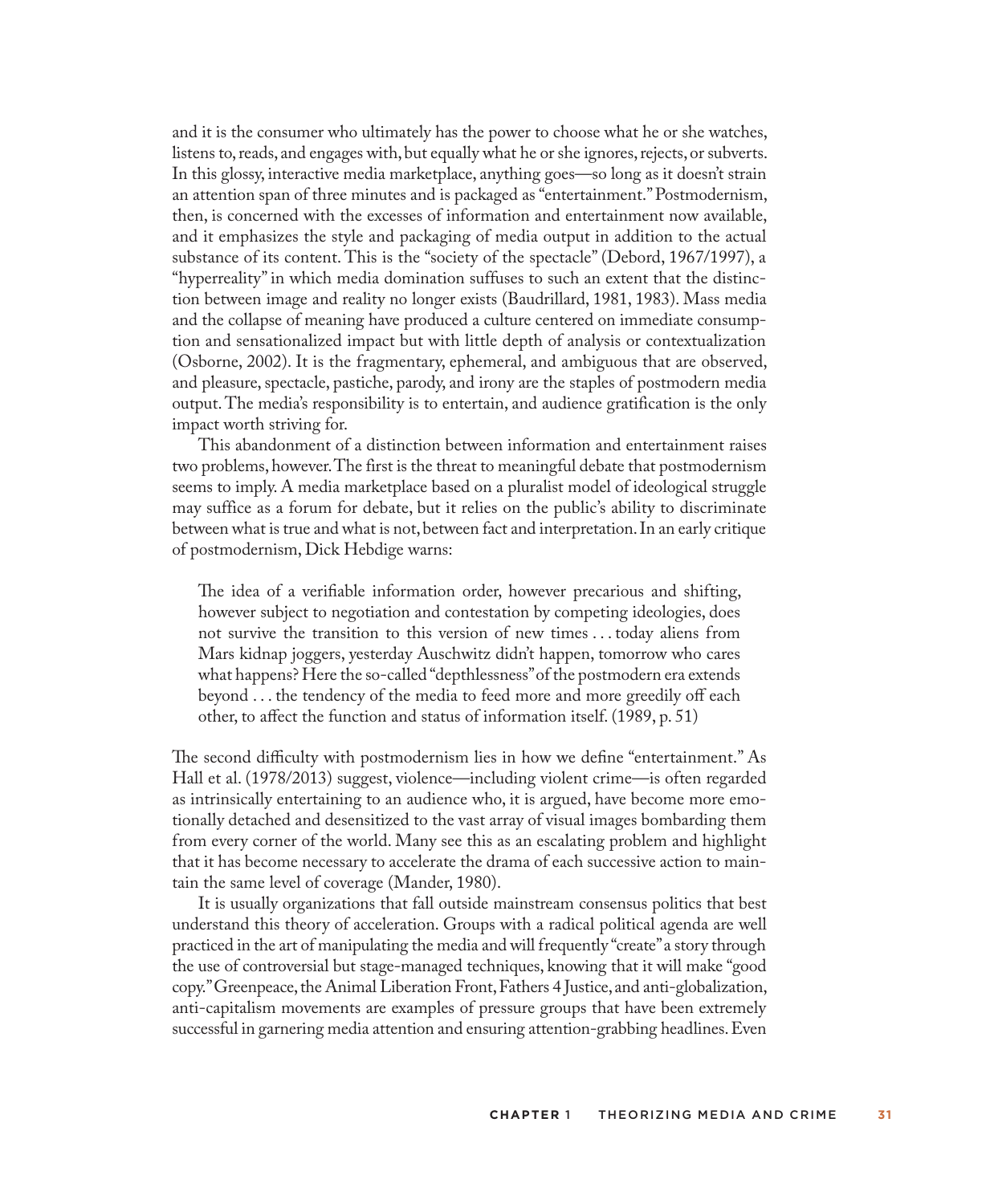the police have adopted the techniques of heightened drama and suspense to produce spectacular, even voyeuristic television, with stage-managed press conferences involving "victims" of serious crimes whom they suspect of foul play, and dramatic raids on the homes of suspected burglars and drug dealers in which police officers are accompanied by television cameras. But it is arguably terrorists who have taken the lesson of sensationalized impact to heart to the greatest and most devastating effect:

The spectacularly violent acts of terrorists can be viewed as performances for the benefit of a journalistic culture addicted to high drama . . . the terrorist act is the ultimate "pseudo-event"—a politically and militarily meaningless act unless it receives recognition and coverage in the news media. (McNair, 1998, p. 142)

However, the desire to "play up to the cameras" may be no less true of state aggressors as it is of terrorists and dissidents. For example, military campaigns may also be planned as media episodes, as was witnessed in the 2003 Allied War on Iraq when journalists were "embedded" with military personnel and were allowed unprecedented access to troops and operations. Similarly:

When President Reagan bombed Libya [in 1986], he didn't do it at the most effective time of day, from a military point of view. The timing of the raid was principally determined by the timing of the American television news; it was planned in such a way as to maximize its television impact. It was timed to enable Reagan to announce on the main evening news that it had "just happened"—it was planned as a television event. (Morley, 1992, p. 63–64)

But the most compelling example to date of a postmodern media "performance" occurred September 11, 2001. The terrorist attacks on the World Trade Center took place when millions of Americans would be tuned in to the breakfast news programs on television. The timing of the actions ensured that viewers across the world who missed the terrifying aftermath of the first attack on the north tower would tune in to see "live" pictures of the second hijacked aircraft being flown into the south tower 16 minutes later. The television pictures from that day—transmitted immediately around the globe—have arguably become the most visually arresting and memorable news images ever seen, evoking countless cinematic representations from *The Towering Inferno* to *Independence Day.* The "event that shook the world" had such an overwhelming impact because of the immediacy and dramatic potency of its image on screen; it was truly a postmodern spectacle. Terrorist attacks on "innocent" civilians chime with the postmodern idea that we are all potential victims. Postmodern analyses reject traditional criminological concerns with the causes and consequences of crime, pointing instead to the fragmentation of societies, the fear that paralyzes many communities, the random violence that seems to erupt at all levels of society, and the apparent inability of governments to do anything about these problems. This concern with a lurking, unpredictable danger is fortified by an omnipresent media. Postmodernist critic Richard Osborne suggests that the ubiquity of mediated crime reinforces our sense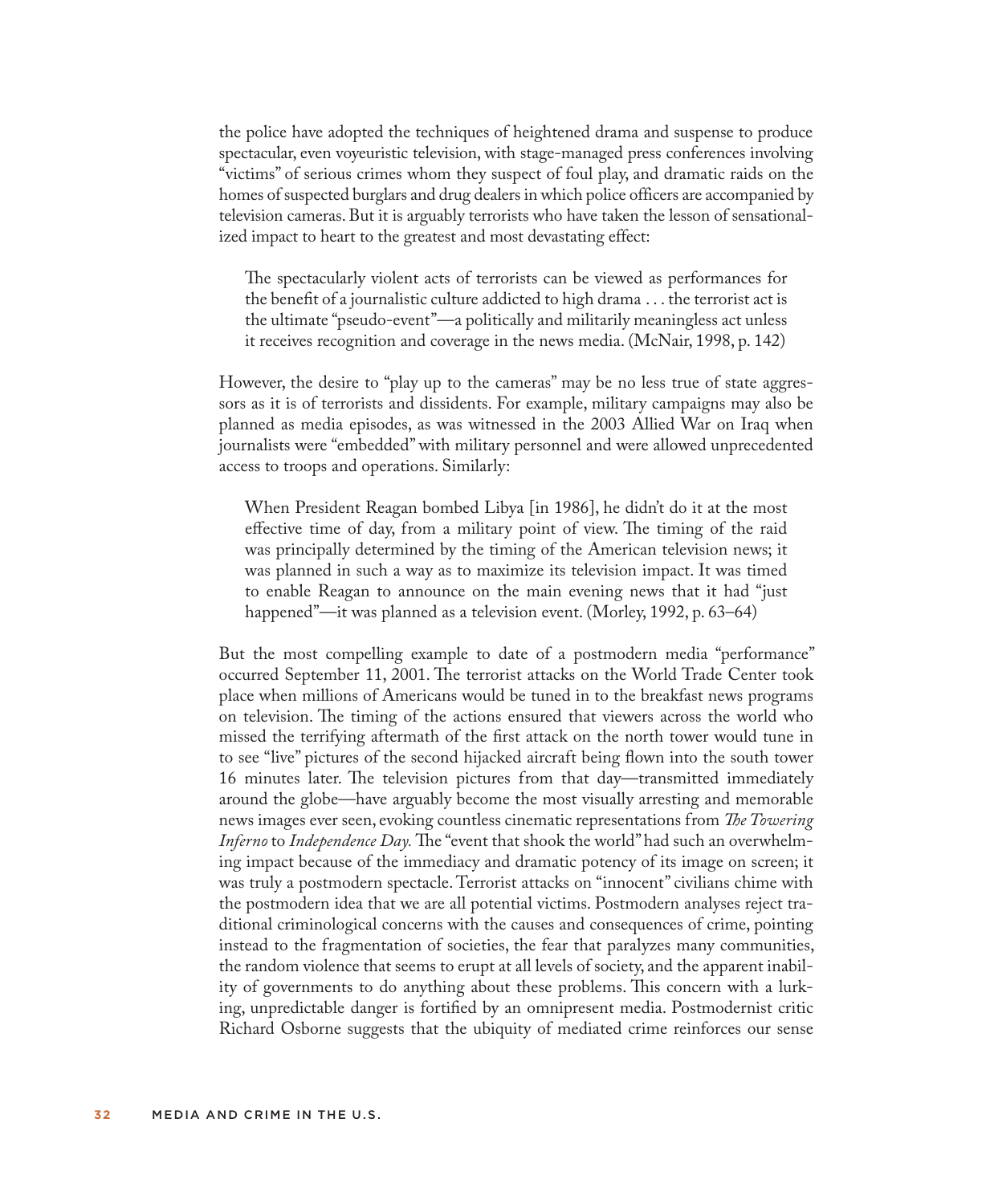of being victims: "Media discourses about crime now constitute all viewers as equally subject to the fragmented and random danger of criminality, and in so doing provide the preconditions for endless narratives of criminality that rehearse this ever-present danger" (Osborne, 1995, p. 27). Perversely, then, the media's inclination to make all audience members equal in their potential "victimness" lies at the core of the postmodern fascination with crime. For Osborne, there is "something obsessive in the media's, and the viewer's, love of such narratives, an hysterical replaying of the possibility of being a victim and staving it off"  $(p. 29)$ .

Another aspect of the hysteria that surrounds criminal cases, fusing the fear of becoming a victim with the postmodern imperative for entertaining the audience, is the media's inability, or unwillingness, to separate the ordinary from the extraordinary. The audience is bombarded in both factual media and in fictional representations by crimes that are very rare, such as serial killings and abductions of children by strangers. The presentation of the atypical as typical serves to exacerbate public anxiety and deflect attention from much more commonplace offenses such as street crime, corporate crime, and abuse of children within the family. Reporting of the "ever-present danger" of the predatory pedophile or young thug who is prepared to kill with little provocation are the stock-in-trade of a media industry that understands that shock, outrage, and fear sell newspapers. In recent years, interest has turned to the collective outpouring of grief that has been witnessed in relation to certain violent and/or criminal acts, which has resulted in them occupying a particular symbolic place in the popular imagination. It has been suggested that the "coming together" of individuals to express collective anguish and to gaze upon the scene of crimes in a gesture of empathy and solidarity with those who have been victimized is a sign of the desire for community, a hearkening back to pre-masssociety collectivity or an assertion of "people power" (Blackman & Walkerdine, 2001, p. 2). But equally, it might be regarded as a voyeuristic desire to be part of the hyperreal, to take part in a globally mediated event and say "I was there."

## CULTURAL CRIMINOLOGY

The populist, entertainment imperative of the postmodernist approach is central to the developing perspective known as **cultural criminology** most commonly associated with the work of its American originator, Jeff Ferrell, and with the criminology department at the University of Kent in the UK (e.g., Ferrell, Hayward, & Young, 2015; Hayward & Presdee, 2010). This approach seeks to understand both the public's mediated fascination with violence and crime and also the enactment of violence and crime *as* pleasure or spectacle. Its debt to earlier work by Stuart Hall, Stanley Cohen, Phil Cohen, and Jock Young (who was himself part of the cultural criminology vanguard) is evident in its proposition that all crime is grounded in culture and that cultural practices are embedded in dominant processes of power. It therefore supports the early Marxist-influenced, critical criminological view that criminal acts are acts of resistance to authority. But unlike earlier accounts that conceptualized resistance as something that was internalized and expressed through personal and subcultural style, cultural criminologists also emphasize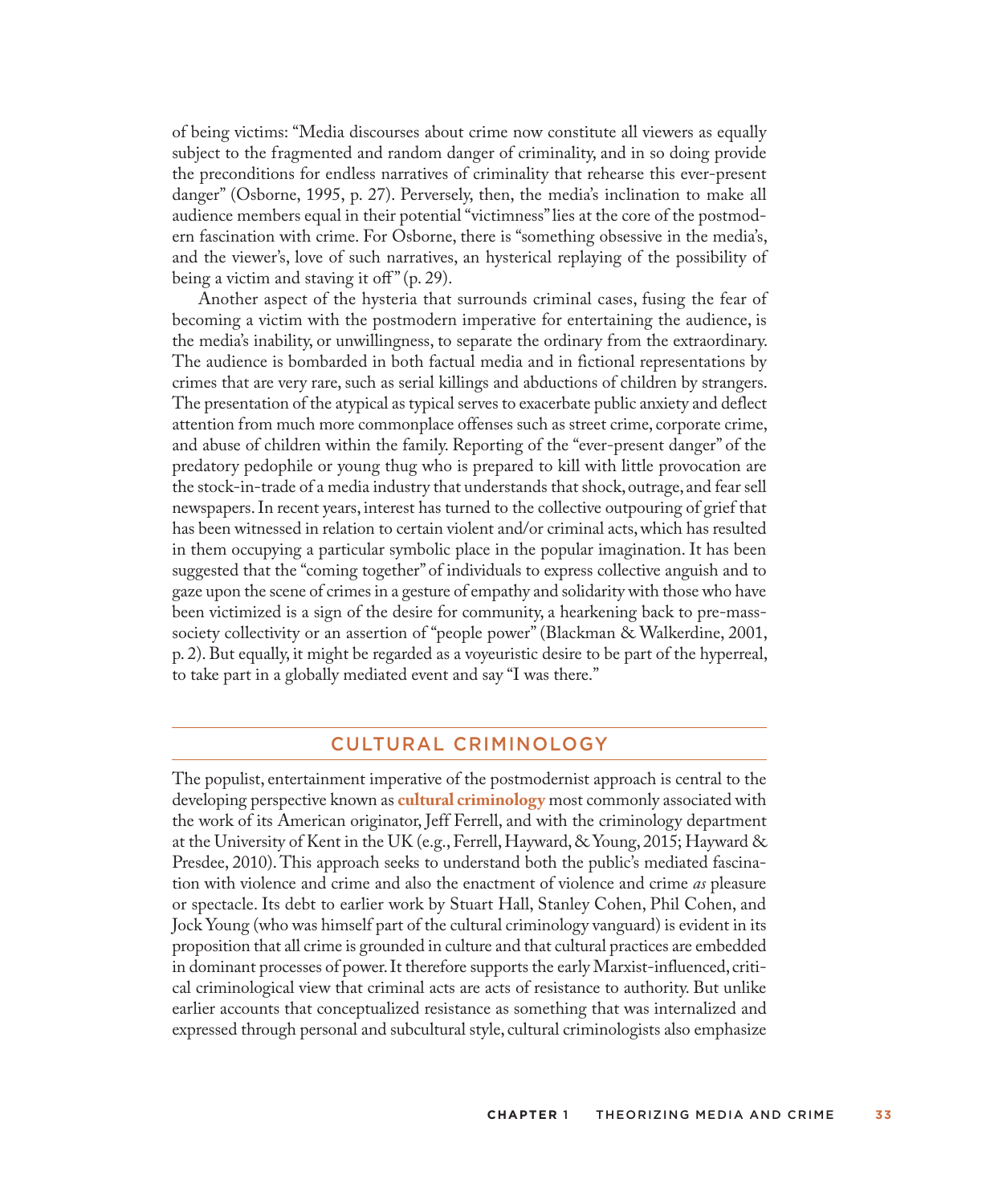the externalization of excitement and ecstasy derived from transgression and resistance. Here, cultural criminology is indebted to the work of sociologist Jack Katz, who argues in *Seductions of Crime* (1990) that crime is not simply driven by acquisition, materialism, or economic need but also the enactment of power, identity, presence, status, and the cultivation of "sneaky thrills." Many criminal activities involve risk-taking and danger, but may in fact represent an attempt to break free of one's demeaning and restraining circumstances, to exercise control and take responsibility for one's own destiny. In a social world where individuals find themselves overcontrolled and yet without control, crime offers some the possibility of excitement *and* control. The consistently high levels of lethal violence among young people who live in marginalized neighborhoods in Chicago, for instance, might be understood as individual acts of violent self-expression—an attempt by those with little self-determination to articulate their will—which, somewhat ironically, makes the individuals involved feel alive.

For some cultural criminologists, crime is a participatory and transgressive performance, a "carnival," and the streets its theatre. Some commentators have found this a refreshing antidote to Marxist-inspired studies such as *Policing the Crisis* insofar as cultural criminology avoids the condescension of criminal-as-victim (of disadvantageous circumstances; Jefferson, 2002). Mike Presdee provided some of the most compelling examples from Britain of the carnival of crime. Describing the large-scale ritualized joyriding (automobile theft) that he observed in marginalized neighborhoods in the 1990s, Presdee comments:

Their joyriding became a celebration of a particular form of car culture that was carnivalesque in nature, performance centred and criminal. The sport of joyriding went something like this: a team of local youths would spot a hot hatch (the car of choice) and steal it (or arrange with others to have it stolen). It would be delivered to another team who would do it up, delivering it finally to the drivers. In the evenings, the cars were raced round the estate, not aimlessly but in a way designed to show off skill. Furthermore, two competing groups (teams) attempted to outdo the other. These displays were watched by certain residents of the estate who, the story goes, were charged a pound for the pleasure, sitting in picnic chairs at the sides of the road. Often after these races the cars were burned on deserted land. (2000, p. 49)

Similarly, in an exploration of the ways in which fire setting is, for some, an act of rebelliousness, resistance, defiance, and destruction, Presdee explains the primeval attraction of arson via stories from the U.S. and UK:

On Monday 6 December 2004 in Indian Head, Washington, USA, unknown arsonists put a complete new up-market housing development to the "torch," burning 26 houses in one spectacular conflagration! It was a five million pound bonfire that was deliberate, and organized, changing both the landscape and society in one swift and totally destructive act... [Meanwhile in a field in Gloucester on Bonfire night]: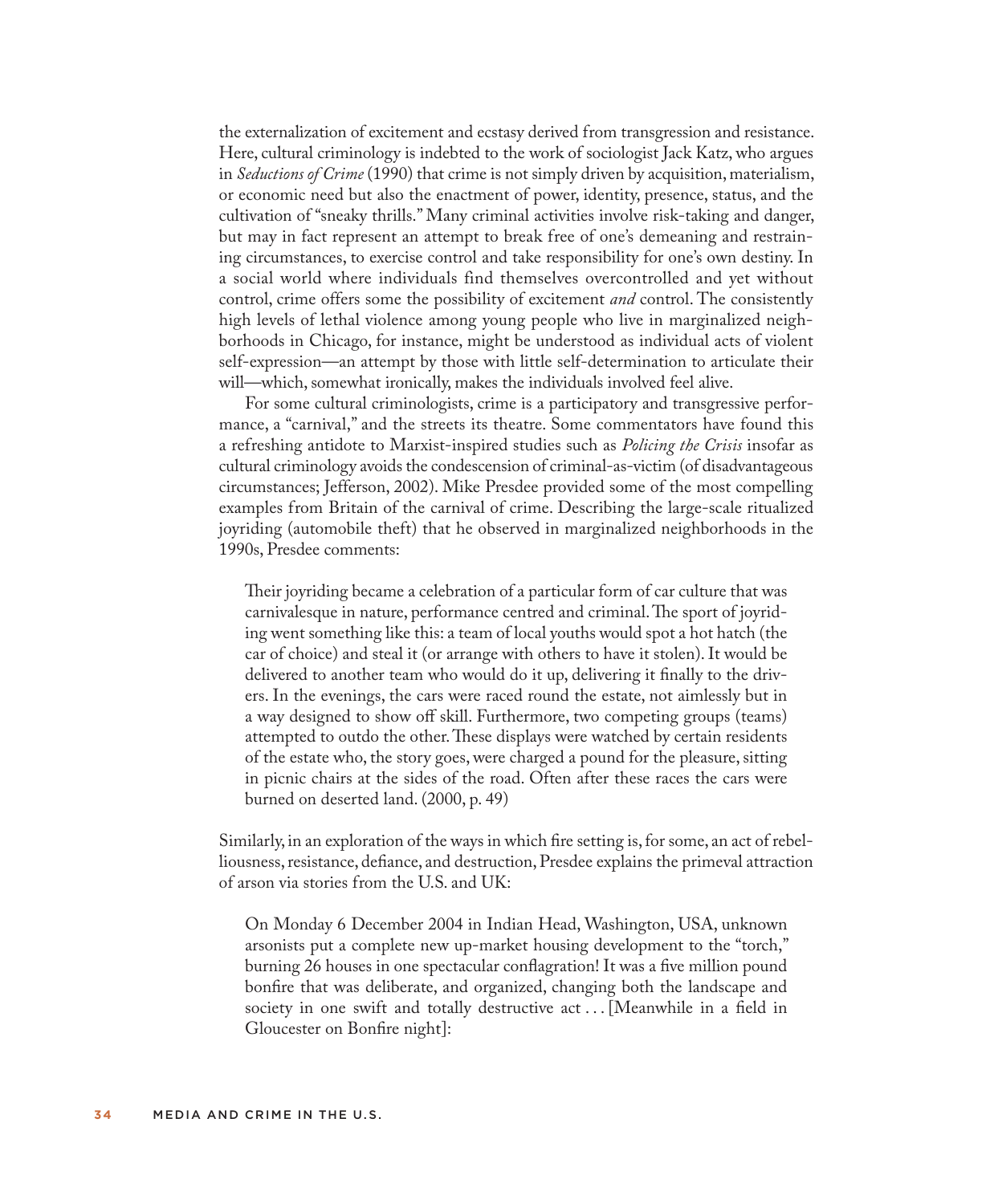they got wooden boards and placed those over the fire and as the flames rekindled the fire dance began again. They faced each other bouncing on the bridges of burning boards, jousting with each other with burning sticks as the howling wind made the flames more dangerous. Like mediaeval knights they fought in the fire and the watching crowd feasted on this spectacle of fire. (Presdee, 2011, pp. 120, 124)

Riots, protests, and other outbreaks of disorder can also be viewed in this way. It is not the case that all carnivalesque performances involve crime, but it can be said with some certainty that participation in them can lead to criminalization. It is therefore not just the cultural significance of crime but the criminalization of certain cultural practices that cultural criminologists are interested in.

While cultural criminology is not without its critics (P. Mason, 2006, archly refers to it as "ghettoized '70s retro chic"), it is undeniable that it has had a significant impact on the ways in which connections between crime, media, and culture are made. Cultural criminology celebrates postmodern notions of difference, discontinuity, and diversity and breaks down restrictive and negative stereotypes. What were formerly regarded as unconventional interest groups or simply public nuisances have been embraced amid a renewed verve for ethnographic enquiry and a fascination for the power of the image. For example, in *Crimes of Style* (1996), Ferrell explores the meaning and practice of graffiti: the building up of the "tagging" experience, the mastery of the art, the aesthetic attention to detail, the thrill of getting away with it (or getting caught); and the network of friendships built up with fellow artists, all of which take shape and meaning within the immediate contingencies of boredom, disaffection, and alienation. The comment of a graffiti artist in the celebrated documentary *Style Wars* sums up the feeling of transcendence experienced:

I think it's something you can never recapture again once you experience it . . . even the smell you get, like when you first smell trains, it's a good smell too, like, a dedicated graffiti writer . . . you're there in the midst of all the metal and, like, you're here to produce something. (Chalfant & Silver, 1983)

Once viewed exclusively in terms of teenage delinquency and mindless vandalism, graffiti is one of the many "underground" subcultural practices that has been appropriated by corporations and repackaged for mass consumption (see Snyder, 2011). It has even been featured on the U.S. version of *The Apprentice* (NBC) in an episode that required the two competing teams to create a graffiti advertisement on a 20-foot wall in Harlem, New York, for the Sony PlayStation game *Gran Turismo 4.* The show's star, Donald Trump, announced, without a trace of irony, that there is a "new form of urban advertising—it's called graffiti," before going on to exclaim, "I'm not thrilled with graffiti. I don't like graffiti, but some of it is truly amazing." The sums of money demanded for works by British street artist Banksy (some of which have been illegally removed from the buildings on which they were painted) provide further evidence of the transition of graffiti from underground to the mainstream.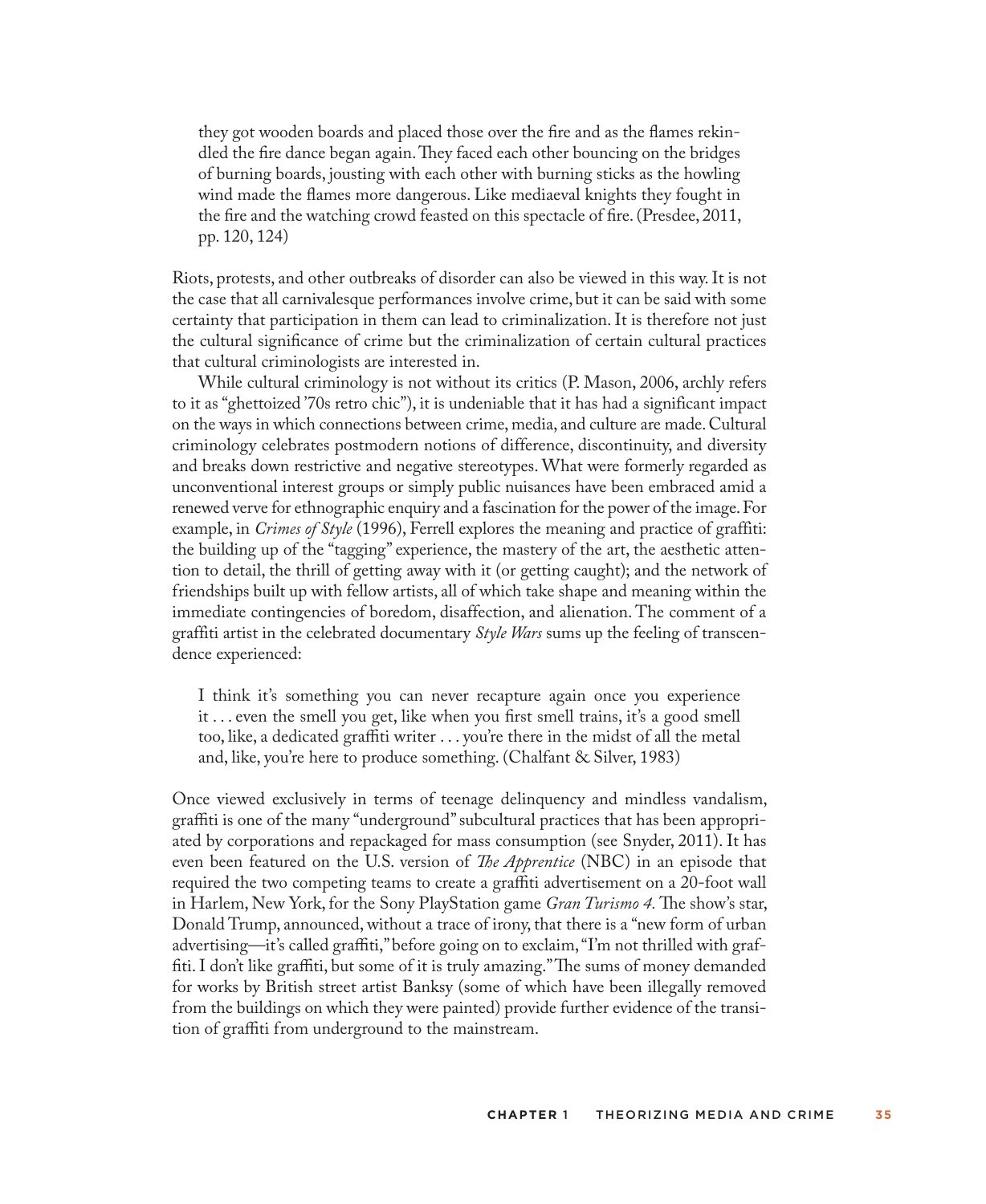The emergence of cultural criminology can be characterized as a challenge to "crime science" and to the lingering influence of positivism, which, it is suggested, has led to a vacuum in so-called "expert" knowledge surrounding the pursuit of pleasure. The overriding concern with reason and scientific rationality means that traditional criminology has been unable to account for "feelings" such as rage, excitement, pleasure, and desire. The activities described by Katz, Ferrell, Presdee, Hayward, and others certainly convey the sense of excitement and desire that are at the heart of many criminalized behaviors, but they also hint at the possibility that such pleasures can be transmuted into something darker and more distorted. They recognize that postmodern media—*Big Brother, Here Comes Honey Boo Boo,* and *The Voice* being prime(time) examples—merge "fun" and "hate," "cruelty" and "playfulness," "celebrity" and "nobody," "inclusive" and "exploitative," "accessible" and "extremist." In this respect they share many qualities with the Internet, which celebrates a world of entertainment, spectacle, performance, and fetish. When it comes to privatized pleasure and public displays of narcissism, cyberspace is arguably the cardinal site of the carnival of crime (see Chapter 9).

#### **SUMMARY**

While of necessity a distillation of the historical development of two fields of inquiry (in addition to noting the importance of the broader terrain of sociology), this chapter has traced the origins and development of the major theories that have shaped the contours of both criminology and media studies and attempted to provide a broad overview of points of convergence and conflict between the two across two continents (America and Europe). In so doing, it has established that there is no body of relatively consistent, agreed-upon, and formalized assertions that can readily be termed "media theory" or "criminological theory." Although such phrases are widely used, neither field has been unified by the development of a standard set of concepts, an interrelated body of hypotheses, or an overall explanatory framework. However, it has proposed that a sense of progressive development is nevertheless evident in ideas concerning media and crime. Despite their obvious etiological and methodological differences, the theoretical approaches discussed in this chapter have clear points of convergence that have enabled us to locate them in the wider context of social, cultural, political, and economic developments that were concomitantly taking place. In summary, the

theoretical "pegs" upon which our analysis has been hung are as follows:

- **Media effects:** Early theories connecting media and crime were characterized by an overwhelmingly negative view of both the role of the media and the susceptibility of the audience. Like Martians with their ray guns, the new media of mass communications were perceived through early-20th-century eyes as alien invaders injecting their messages directly into the minds of a captive audience. Although some academic researchers have strongly resisted attempts to assert the existence of a causal link between media and crime, rendering the debate all but redundant in media scholarship, notions of a potentially harmful media capable of eliciting negative or antisocial consequences remain at the heart of popular or mainstream discourses, including those that have been incorporated into policy.
- **Strain theory and anomie:** Merton's development of anomie helps us to understand the strain caused by a disjuncture between the cultural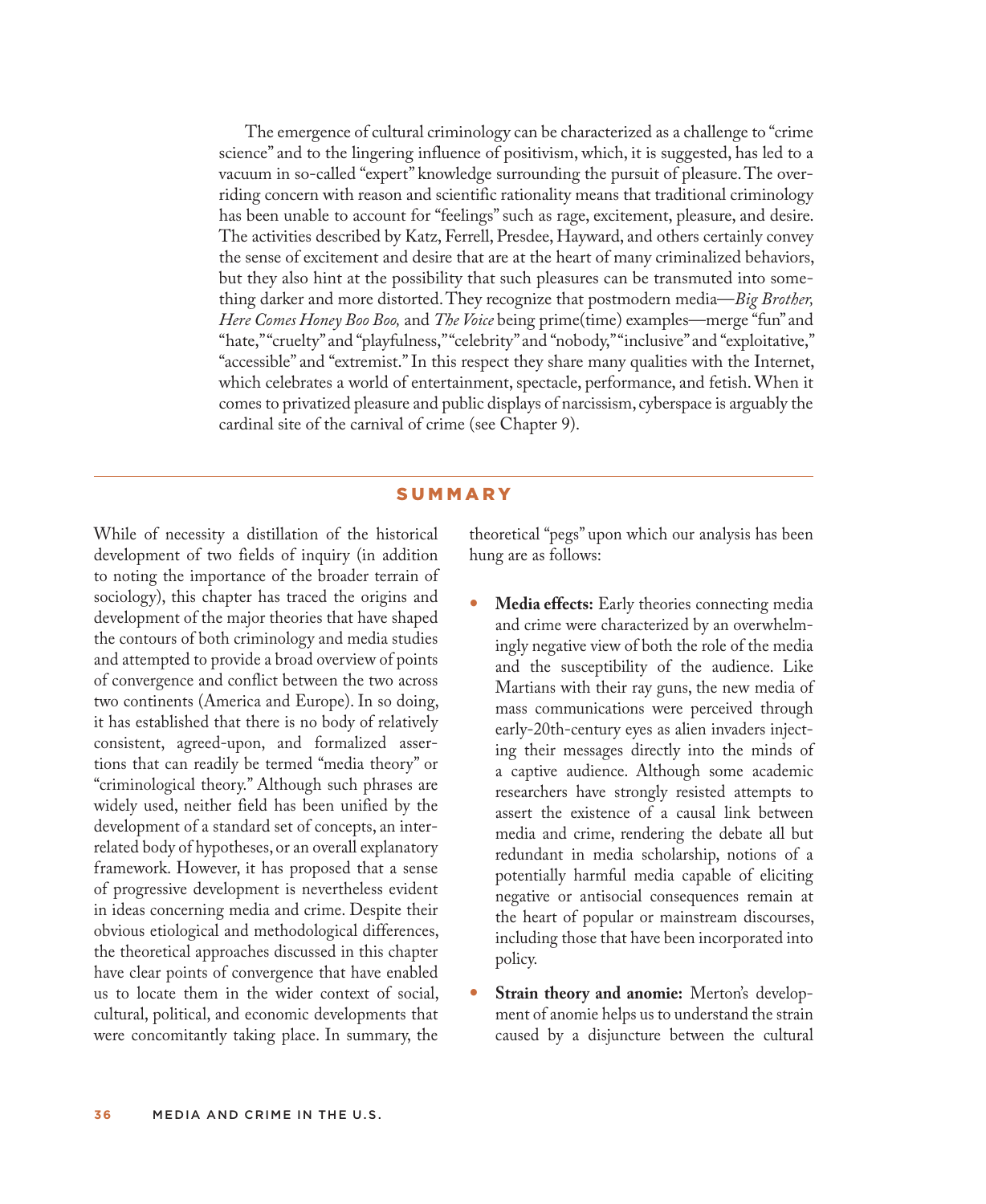goals of wealth and status and legitimate means of achieving those goals. For those with few means of attaining success through normal, legal channels, the media might be said to place incalculable pressure, creating a huge ungratified well of desire with little opportunity of fulfilment. It is in such circumstances that some individuals pursue the culturally desirable objectives of success and material wealth via illegitimate paths. Recent commentators on anomie have suggested that disaffected individuals overcome feelings of isolation and normlessness by forming communities based on shared tastes and opinions and that social media and the Internet have, for some, countered the sense of dislocation that gaps in wealth and status inevitably produce.

- **Dominant ideology:** With the rediscovery of Marx's writings on social structure, scholars in the 1960s and 1970s focused their attentions on the extent to which consent is "manufactured" by the powerful along ideological lines. According to the dominant ideology approach, the power to criminalize and decriminalize certain groups and behaviors lies with the ruling elite, who—in a process known as "hegemony"—win popular approval for their actions via social institutions, including the media. In short, powerful groups achieve public consensus on definitions of crime and deviance and gain mass support for increasingly draconian measures of control and containment, not by force or coercion but by using the media to subtly construct a web of meaning from a number of ideological threads, which are then articulated into a coherent popular discourse.
- **Pluralism:** This perspective emerged as a challenge to hegemonic models of media power. Pluralism emphasizes the diversity and plurality of media channels available, thus countering the notion that any ideology can be dominant for any length of time if it does not reflect what people experience to be true. Although there is undoubtedly a firm alliance between most

politicians and sections of the journalistic media, pluralists argue that the media's tendency to ignore, ridicule, or demonize those whose politics and lifestyle lie beyond the consensual norm is changing, precisely because public sentiments have changed. There is growing antipathy for the apparatus of political communication, and people's responses to crime will always be much more complex and diverse than any headline or soundbite might suggest. In addition, it might be argued that the quantity and rapidity of contemporary news-making undermines the notion of elite power and ensures that governments are accountable and responsive to their electorate.

- **Postmodernism:** As far as we can state that there are "defining characteristics" of postmodernism, they include the end of any belief in an overarching scientific rationality, the abandonment of empiricist theories of truth, and an emphasis on the fragmentation of experience and the diversification of viewpoints. The postmodernist rejection of claims to truth proposed by the "grand theories" of the past challenges us to accept that we live in a world of contradictions and inconsistencies that are not amenable to objective modes of thought. Within criminology, postmodernism implies an abandonment of the concept of crime and the construction of a new language and mode of thought to define processes of criminalization and censure. It is often suggested that, for postmodernists, there are no valid questions worth asking, and Henry and Milovanovic (1996) insist that crime will stop being a problem only when the justice system, media, and criminologists stop focusing attention on it.
- **Cultural criminology:** Media and culture are central to this form of criminological analysis; style is substance, and meaning resides in representation. Consequently, crime and crime control can only be understood as an ongoing spiral of intertextual, image-driven media loops (Ferrell, 2001). Cultural criminology embraces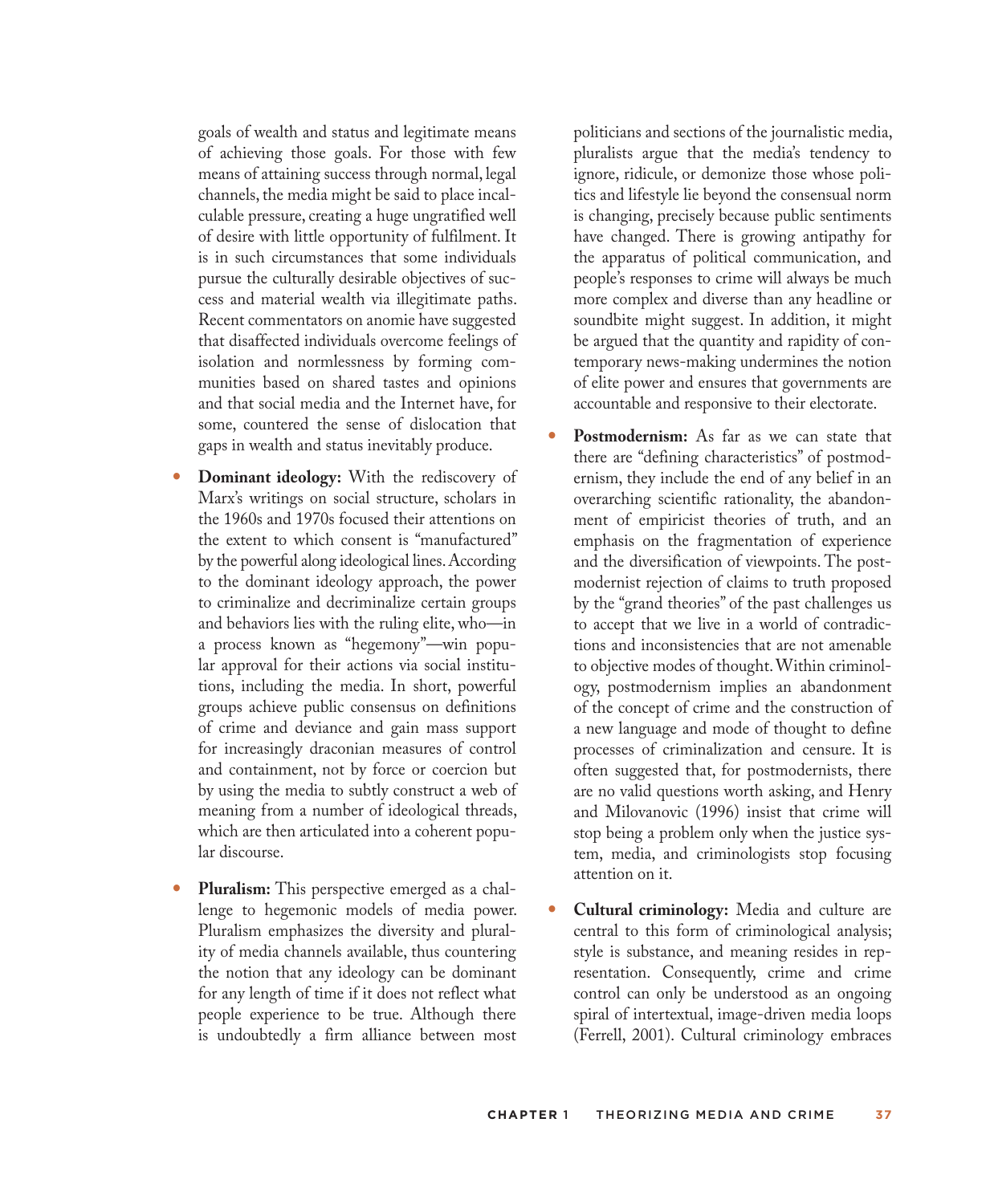postmodern ideas and underpins them with some more "radical" yet established concerns, borrowing especially from the classic Chicago School tradition of ethnography as well as the work of British scholars in the 1970s on subcultures and mediated forms of social control. And, in a decisive break with traditional, "positivist" criminologies that have been unconcerned with "feeling" and "pleasure," cultural criminology also draws attention to the fact that crime can have a carnivalesque quality; it is exhilarating, performative, and dangerous.

## STUDY QUESTIONS

- 1. Choose one of the theories discussed in this chapter and discuss the contribution it has made to our understanding of the relationship between media and crime.
- 2. As the *War of the Worlds* radio broadcast demonstrates, concerns about media effects frequently reflect or crystallize deeper anxieties in periods of social upheaval. What examples of contemporary concerns about the effects of the media can you think of, and in what ways might they be attributed to wider anxieties about social change?
- 3. Conduct an analysis of a week's news. What evidence can you find for the proposition that news is ideology and that the mass media are effectively assimilated into the goals of government policy on crime, law, and order?
- 4. In a challenge to Marxist-inspired critiques, some cultural theorists (e.g., Fiske, 1989) argue that all popular culture is the "people's culture" and emerges from "below" rather than being imposed from "above." It is thus seen to be independent of, and resistant to, the dominant hegemonic norms. What implications does this have for those who hold deviant or oppositional viewpoints? Can "popular" culture really be described as nonhierarchical when it celebrates power and violence for men and sexual availability and victimization among women and children?
- 5. At the heart of postmodern analyses lies the thorny question of why crime is threatening and frightening yet at the same time popular and "entertaining." How would you attempt to answer this question?

### FURTHER READING

- A good place to start is the collection of readings with annotations brought together by Chris Greer: *Crime and Media: A Reader* (Routledge, 2009).
- Your university library may hold the three-volume set *Crime and Media,* by Y. Jewkes (SAGE, 2009), which is part of the SAGE Library of Criminology and is also a collection of readings with original commentaries.
- *Crime, Culture and the Media,* by E. Carrabine (Polity, 2008), is a challenging but rewarding resource.
- In addition, there are now numerous good introductions to criminological theory. The best of them, especially from a media/crime perspective, is *Criminology: A Sociological Introduction* (third edition), by E. Carrabine et al. (Routledge, 2014), which covers all the theories discussed here and also devotes a specific chapter to the relationship between crime and media.
- Covering many of the theories discussed in this chapter and anticipating the discussion of news in Chapter 2 is the classic *Power Without*